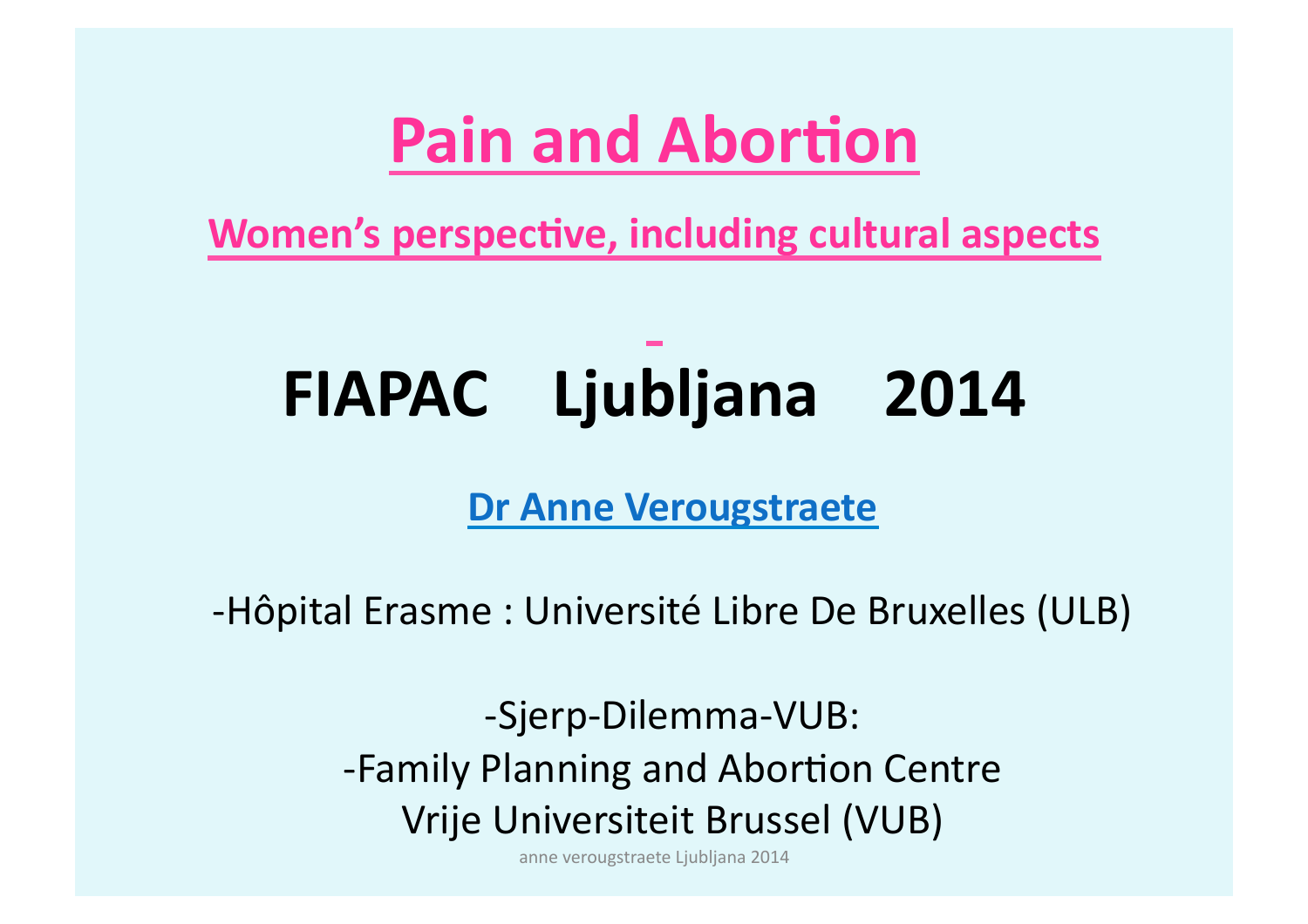#### • If women have the choice, they cope better

anne verougstraete Ljubljana 2014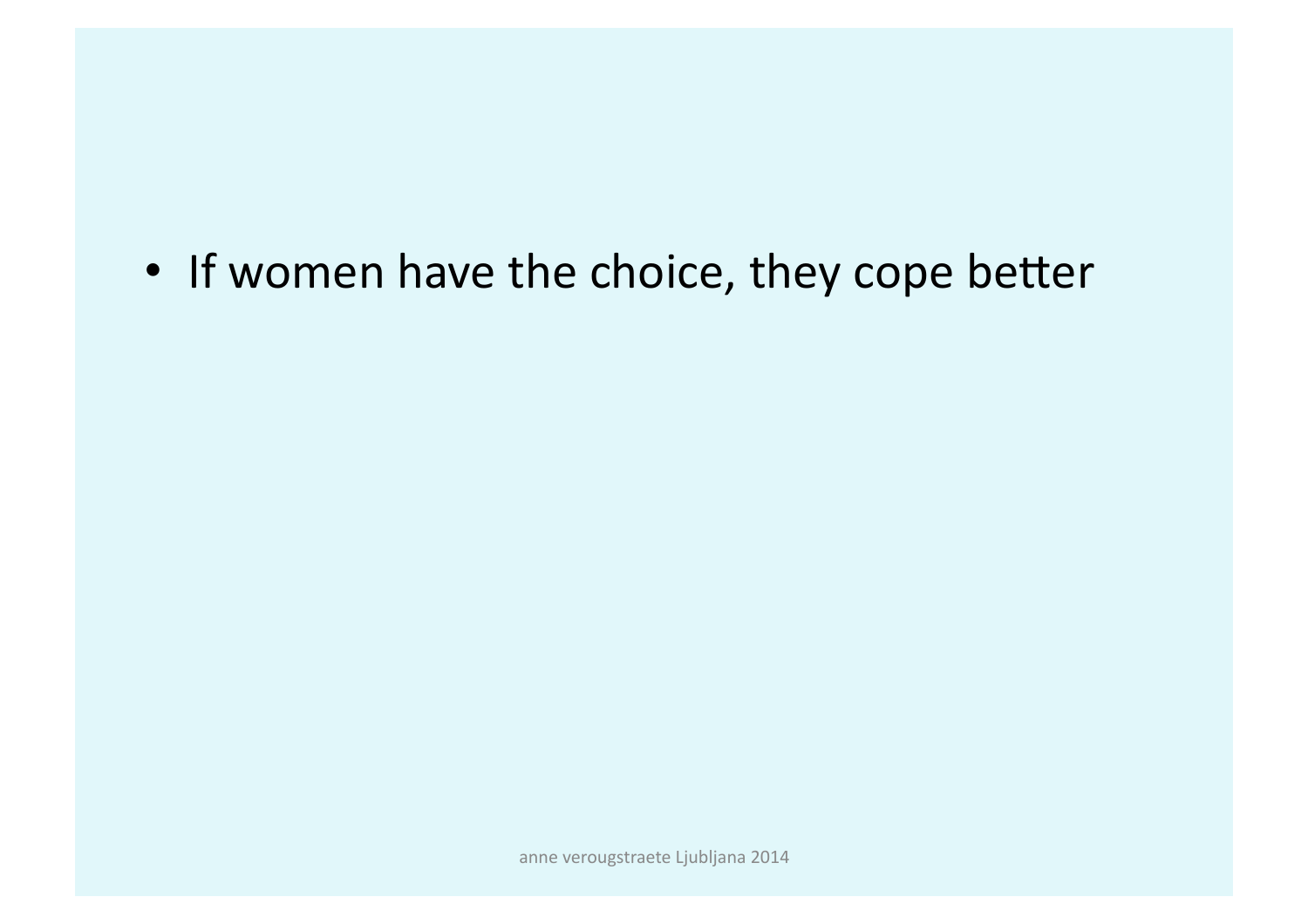### **Surgical abortion**

- Surgical abortion is a very safe procedure
- local anaesthesia is safer than general anaesthesia.))
- This has been repeated by:
	- $-$  WHO (2003)
	- $-$  RCOG (2004)
	- $-$  ANAES (2001).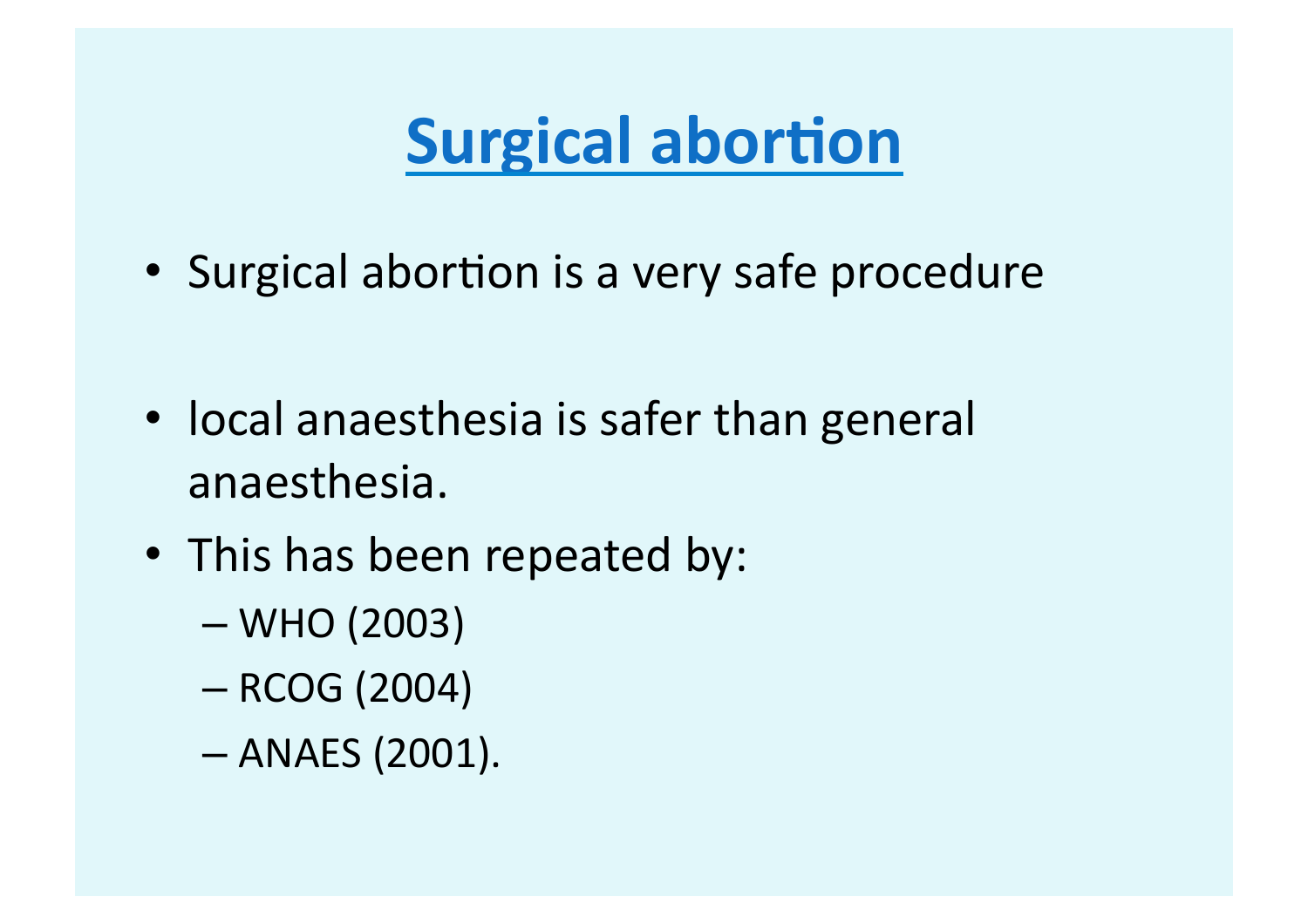### **United Kingdom: Sam Rowlands, Patricia Lohr, J Spencer**

- 205 000 abortions/y
- National Health Service: 75 000 ab/y: Gen Anaest
- Private non-profit organisations:  $130000$  ab/y
	- **BPAS**:)53)000)ab )))**69%%surgical%abor+ons**
		- Local Anaesthesia (97% MVA, < 12w; if medical risk): 4%
		- Conscious)sedaFon:))) )))one)case))
		- General Anaesthesia: 1397 (1998)

#### – **Marie%Stopes Int**:)68)355)ab))**77%%surgical%abor+ons%**

- **Cervical block: We are absolute that the set of the set of the set of the set of the set of the set of the set of the set of the set of the set of the set of the set of the set of the set of the set of the set of the** • Anaesthetic gel in endocervix : **14%** • Conscious))sedaFon: )))61%)
- General anaesthesia:  $\sim$  25%)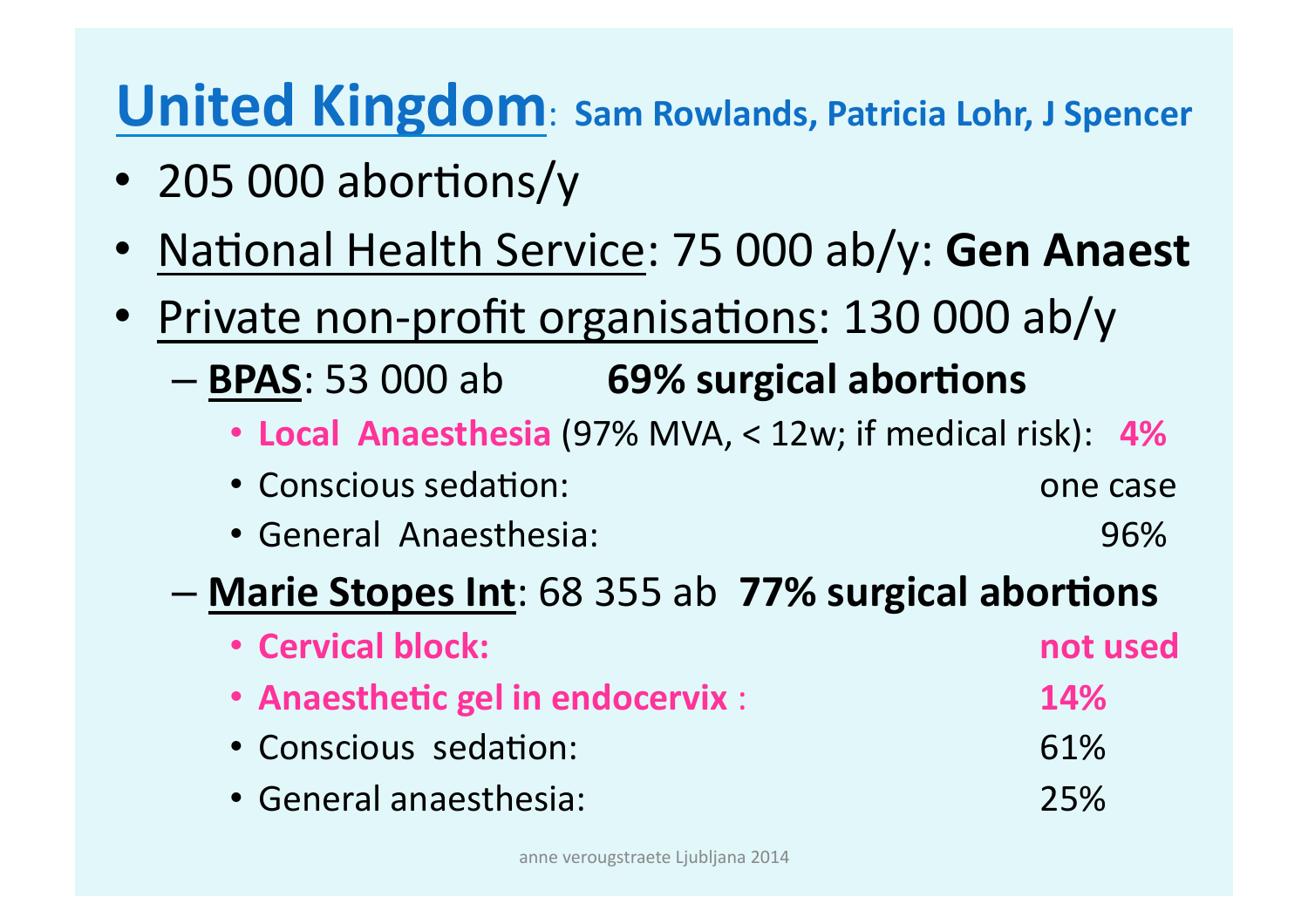### **The Netherlands: Janna Westerhuis**

- Abortion clinics:  $94\%$  of abortions (up to 22w)
- 2006: surgical abortions: 85.9%
	- $-$  Surgical abortion: 65% local anaesthesia
	- $-14$  abortion clinics:
		- 5: general anaesthesia is always possible
		- 5: only local anaesthesia
		- 4: general anaesthesia possible on some days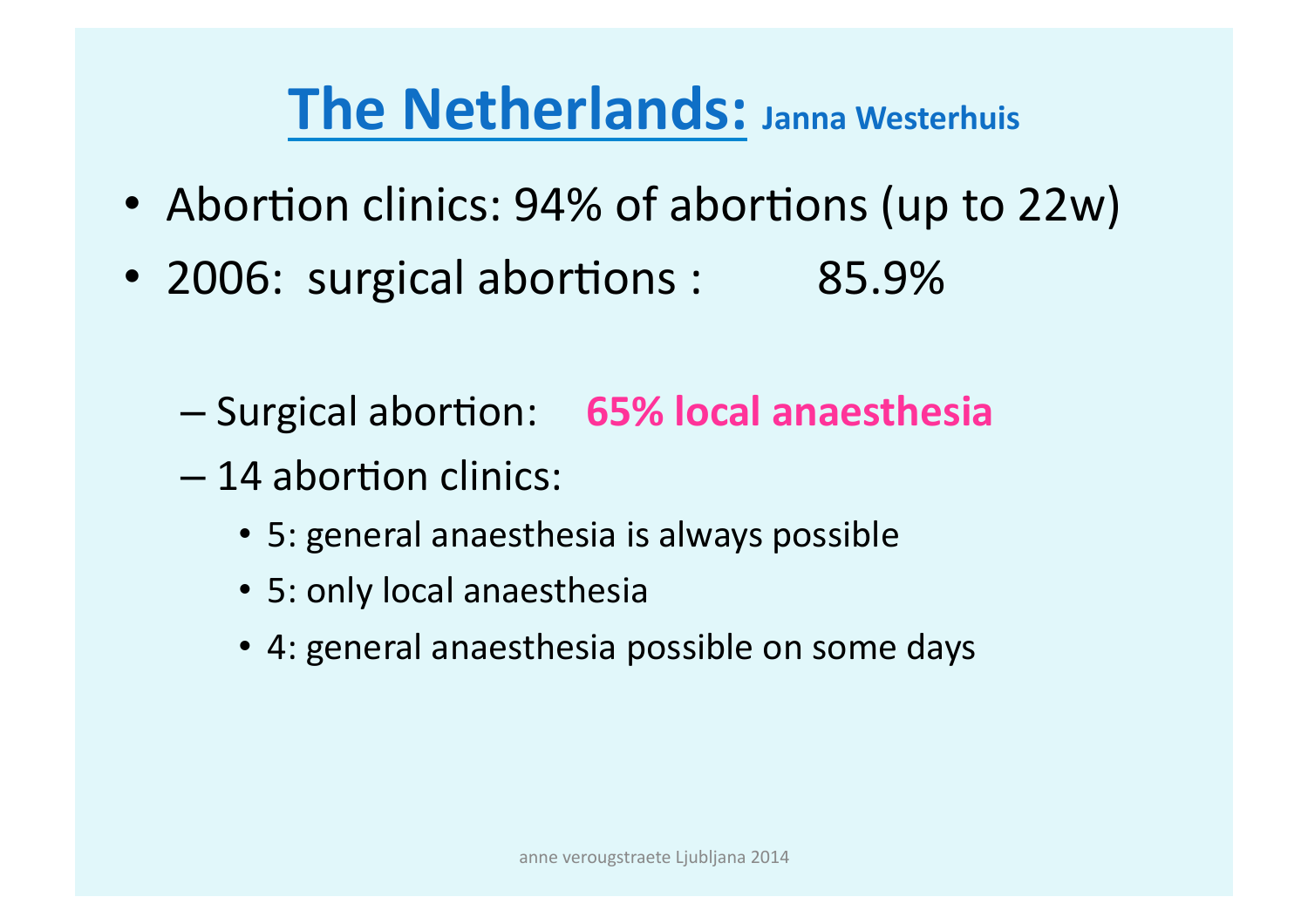

- 80% of abortions are done in abortion centres authorised => 12w with local anaesthesia only
- 20% in abortion centres authorised for  $2^{nd}$ trimester $\Rightarrow$  patients can choose
	- 80% done under sedation (Drs prefer)
	- $-$  Women choose more and more for sedation if they **have the choice**
	- After 12w => sedation, general anaesthesia, epidural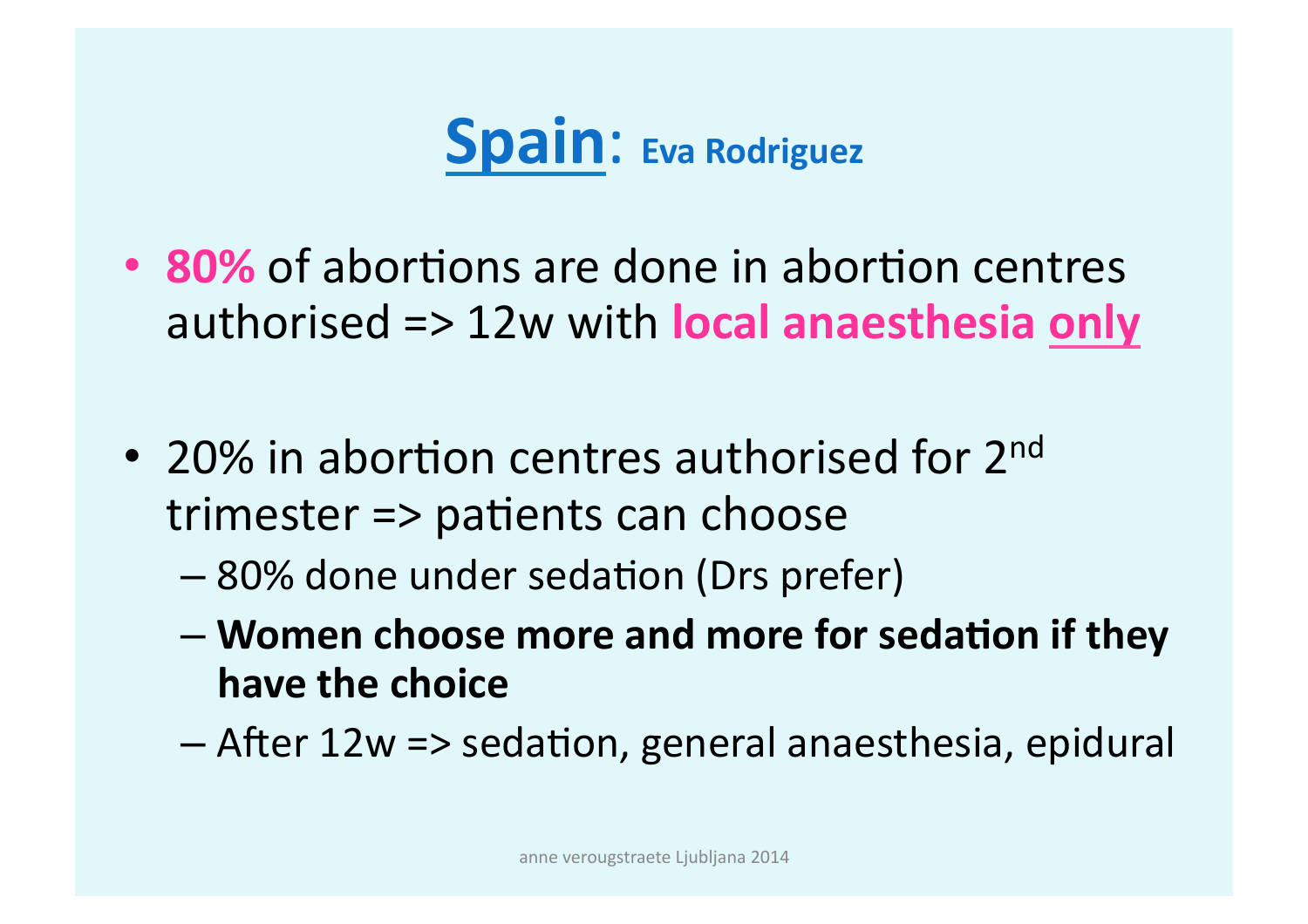### **Sweden: Kristina Gemzell**

- Medical abortion: 53.2% in 2005
- No statistical data on method of anaesthesia
- The woman can choose local, general anaesthesia or conscious sedation ??
- Some centres may not offer all techniques every day
- Karolinska Institute: 1400 ab/y
- $2<sup>nd</sup>$  trim: 200 cases: all medical abortions
	- $-$  Up to 9 w: 30% surgical
	- nearly)all)under)general)anaesthesia)

 $-$  Recently moved from all local to general anaesthesia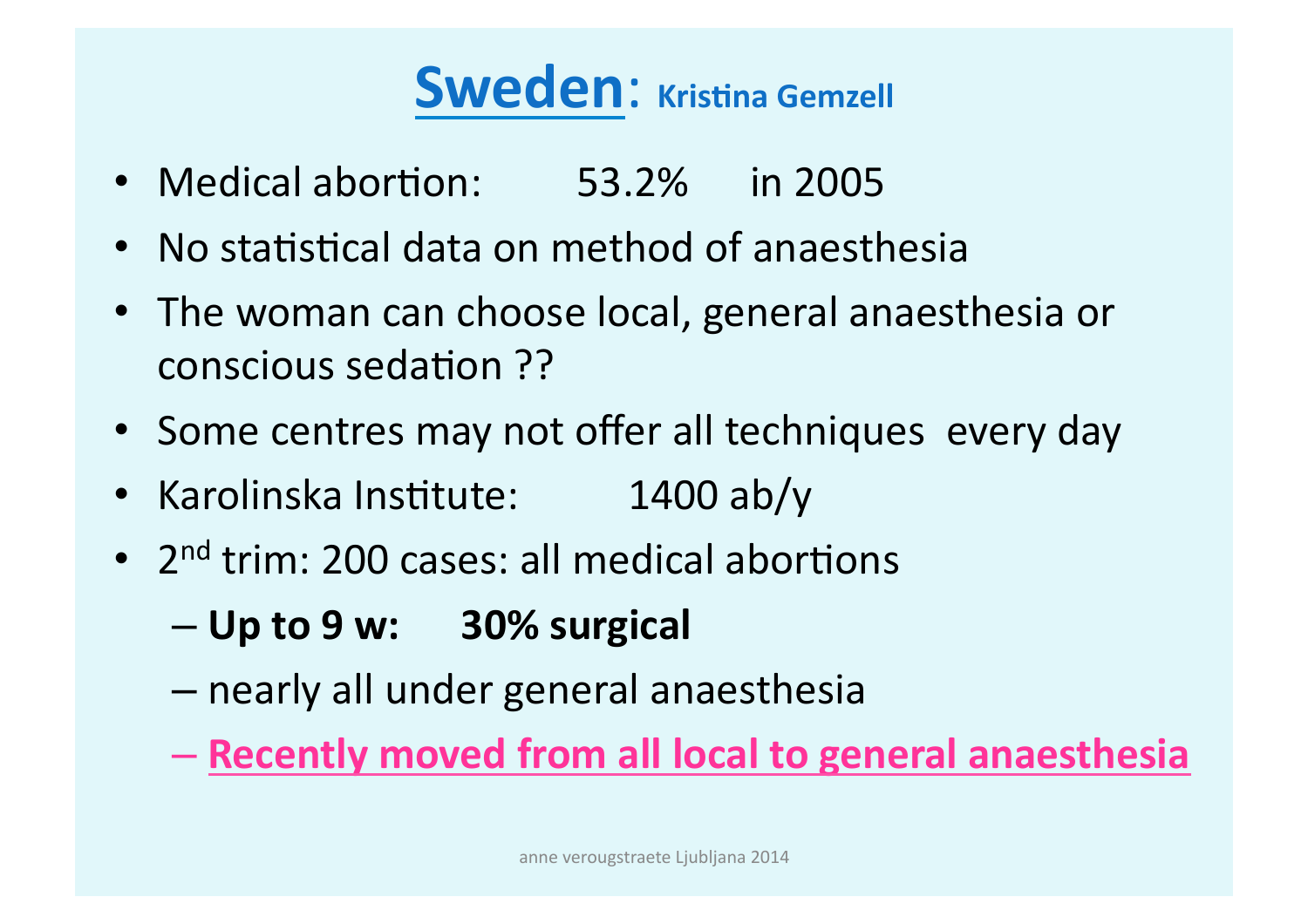### Austria: Christian Fiala

- No statistical data on method of anaesthesia
- Most gynaecologists use general anaesthesia
- 2 doctors offer local anaesthesia
- Vienna: 44% surgical abortion
	- **Local%%Anaesthesia% 11.4%%**
	- General))Anaesthesia 88.4%)
- Salsburg: 66% surgical abortion
	- **Local%%Anaesthesia% %%9.1%%**
	- **General%%Anaesthesia 90.9%%**
- **Anaesthesist** comes on special days for GA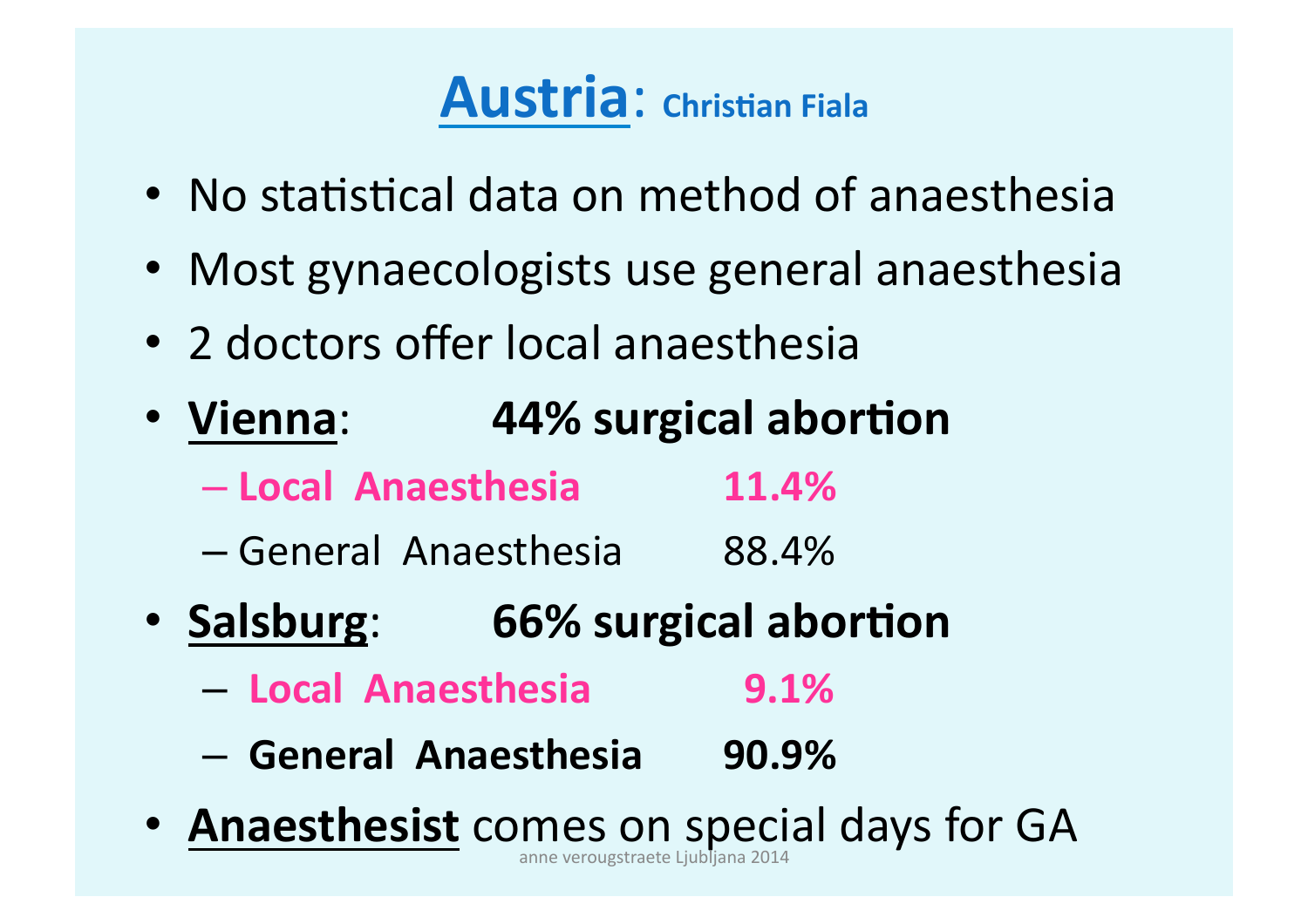### **Italy: Mirella Parachini**

• **Local%Anaesthesia:%**

- **2003 13%%**
- **2006 12.4%**

anne verougstraete Ljubljana 2014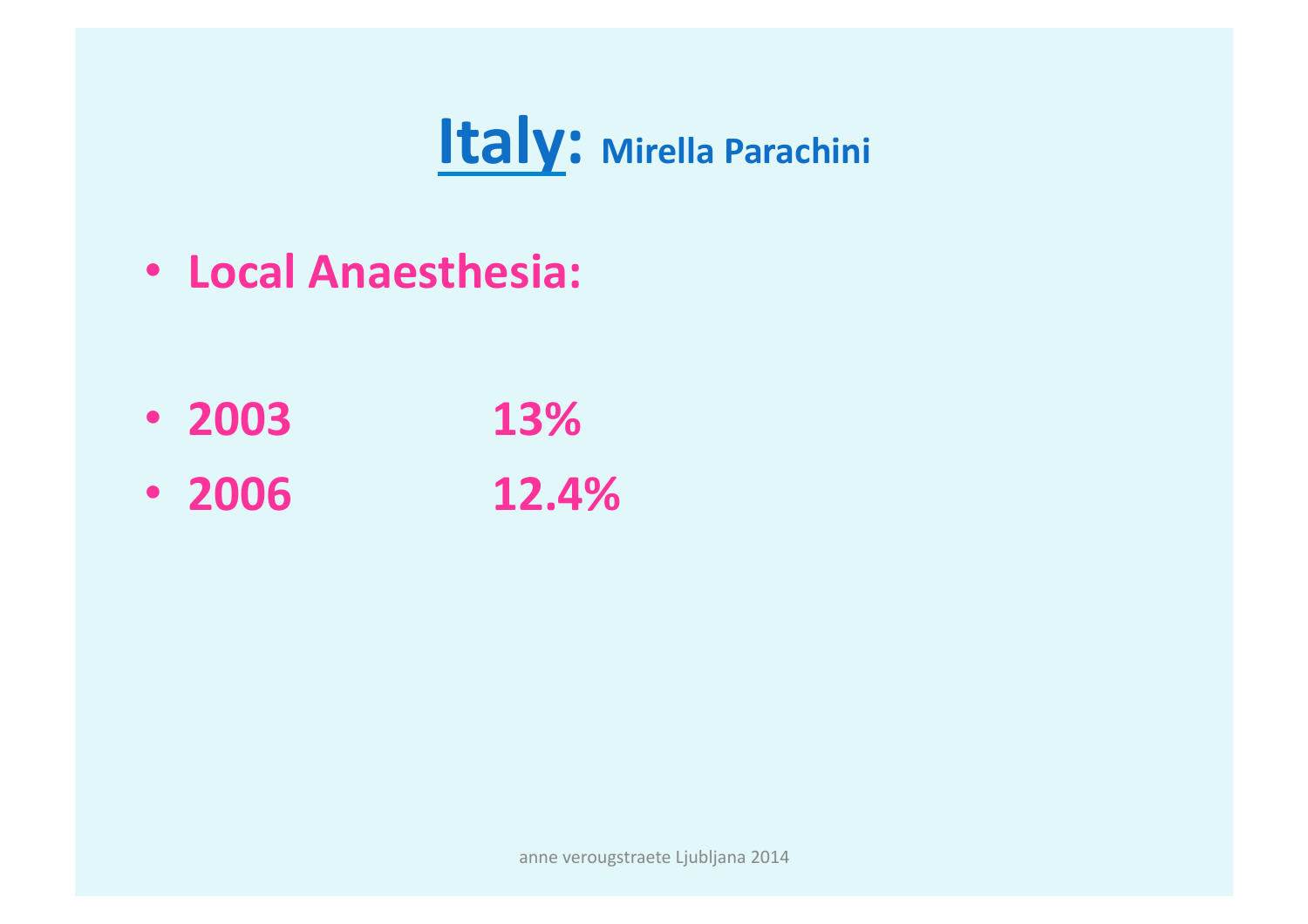### **Germany 2007 Christian Fiala**

Statistisches Bundesamt Scwangerschaftsabbruche 2007

- Surgical abortion: 87.4%
	- **Local%anaesthesia: % %%%7%%**
	- General)anaesthesia: 93%)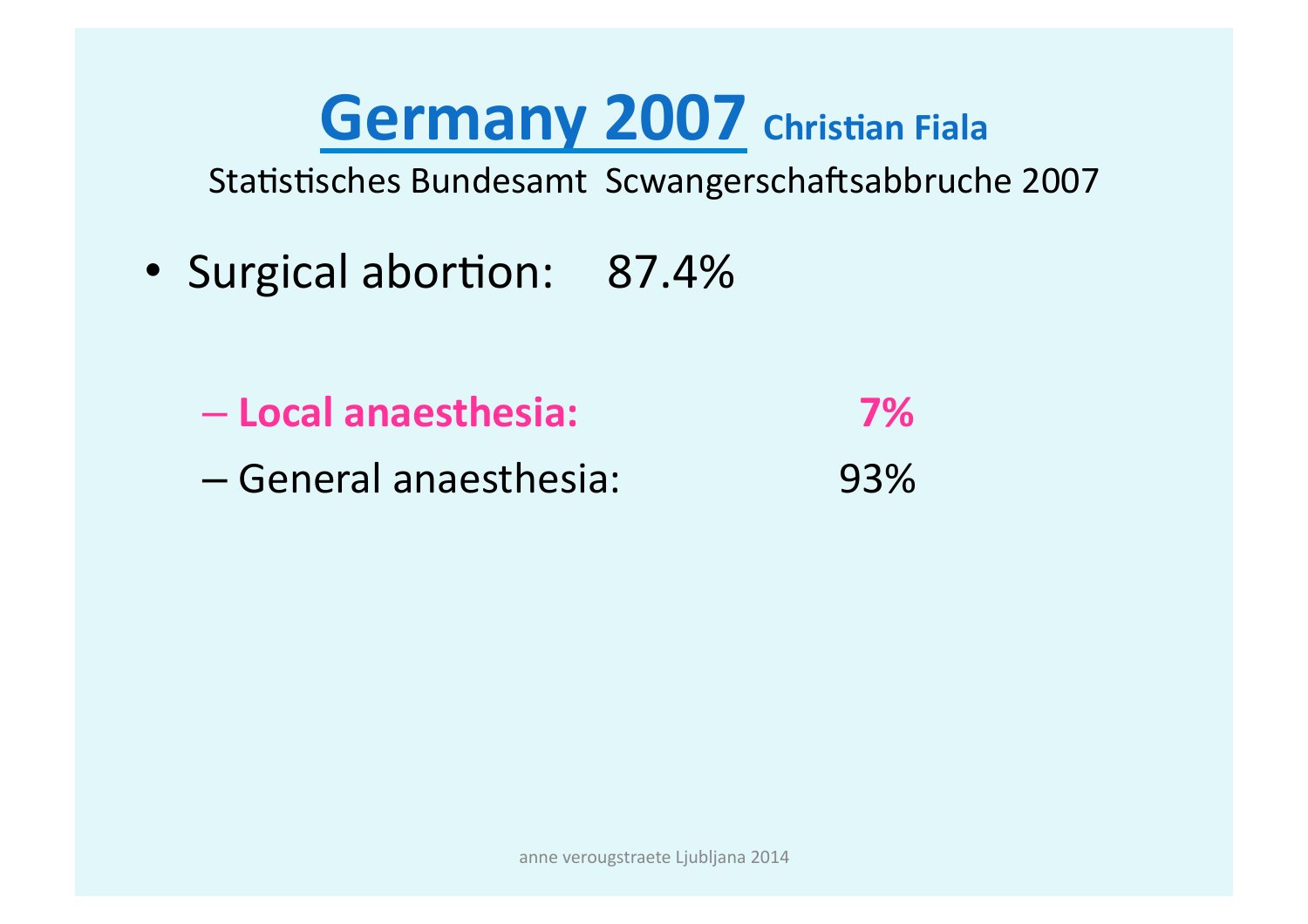### **France Philippe Lefebvre**

- Surgical abortion: 60%
- **Local anaesthesia** 
	- **2002: %%%36.5%%**
	- **2006: %%%33%%**
	- Private clinics: ) more general anaesthesia
	- No real choice for women
	- Choice depends of structure and abortion providers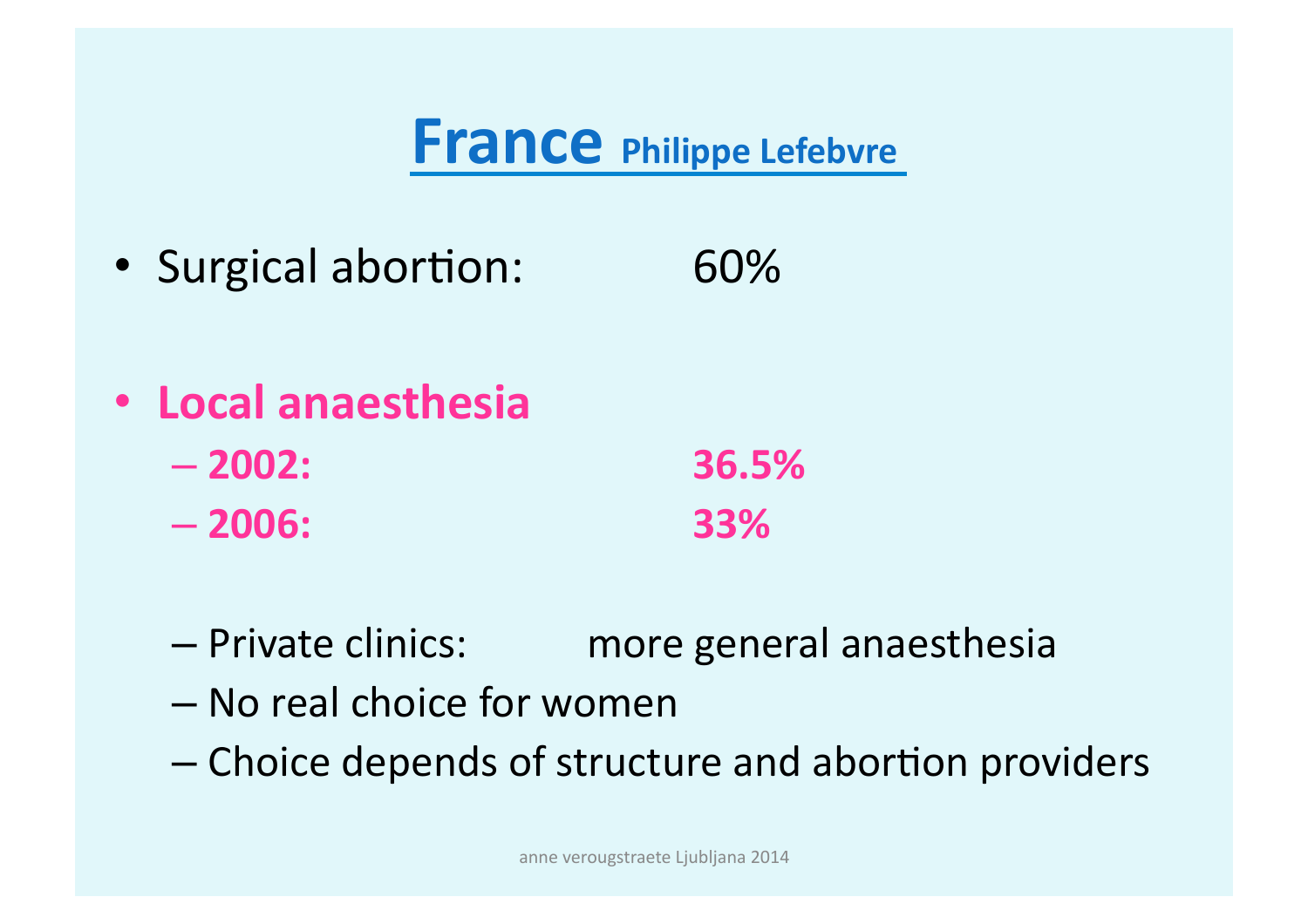### **Belgium%2011%**

**(national evaluation commission)** 

- Abortions performed in Hospital **19%**
- In outpatient Abortion centres **81%**
- Medical abortions **19%**
- ))) **Hospital**))))))))) **Centres%** • **Medical%abor+on 33% % %18%**)))))))))))))))))))))))))))))))))))))))))))))))))))))))))))))))) • Surgical abortion: – **Local%anaesthesia 28% % %97,4%%**
- Real choice is not realy available

anne verougstraete Ljubljana 2014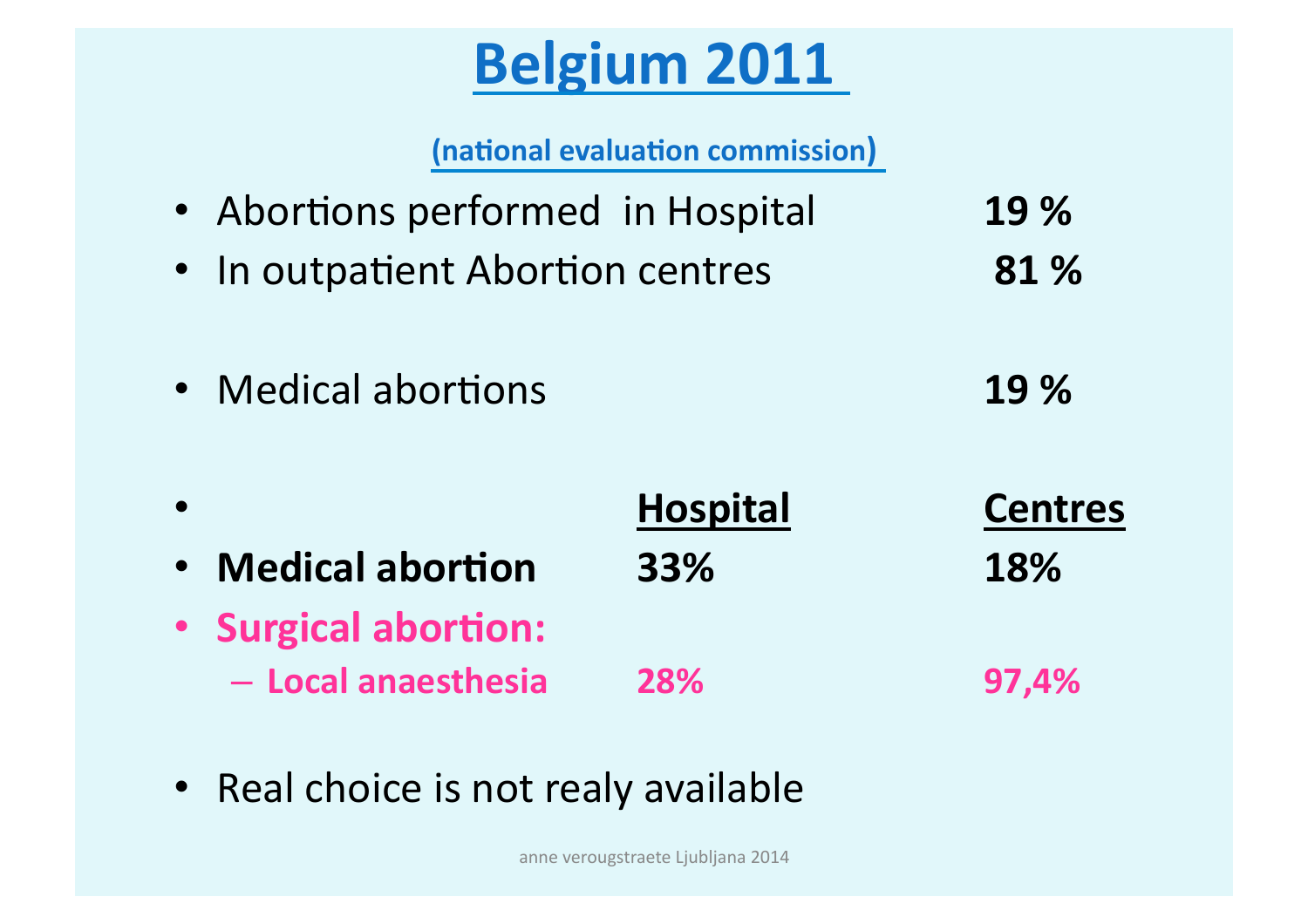# **Belgium**

- The outpatient abortion centres who provided abortions when abortion was still illegal, were legalised in 1990 and so was the way they worked.
- In 2002 we finaly obtained reimbursement of abortion in outpatient abortion centres (for women with state medical insurance: RIZIV-INAMI)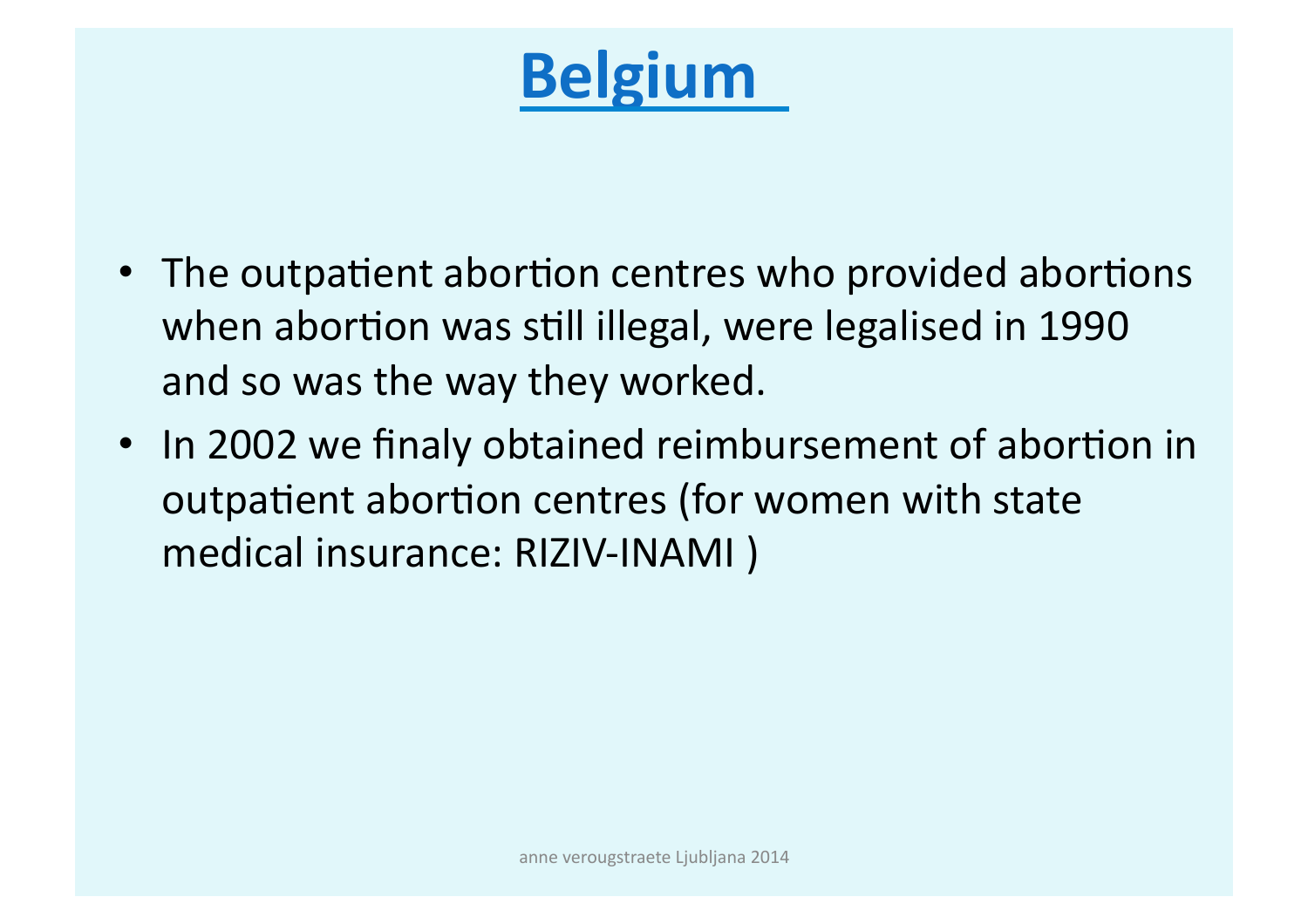# **Belgium**

#### • **Convention:**

- The abortion centre recieves 445 euro for (pre-ab-post)
- The woman paies 3,5 euro
- It is forbidden to ask the woman more money
- The convention with does not foresee an anaesthesist, and it is forbidden to offer sedation analgesia without anaesthesist in Belgium...
- $\Rightarrow$  women in outpatient abortion centres have no access to sedation nor general anaesthesia
- We were advised not to ask for a change of convention because the rightwing government could want to cut costs for abortion (financial crisis)
- Maybe society thinks it is acceptable for women to feel **some pain during the abortion.... some pain during the abortion....**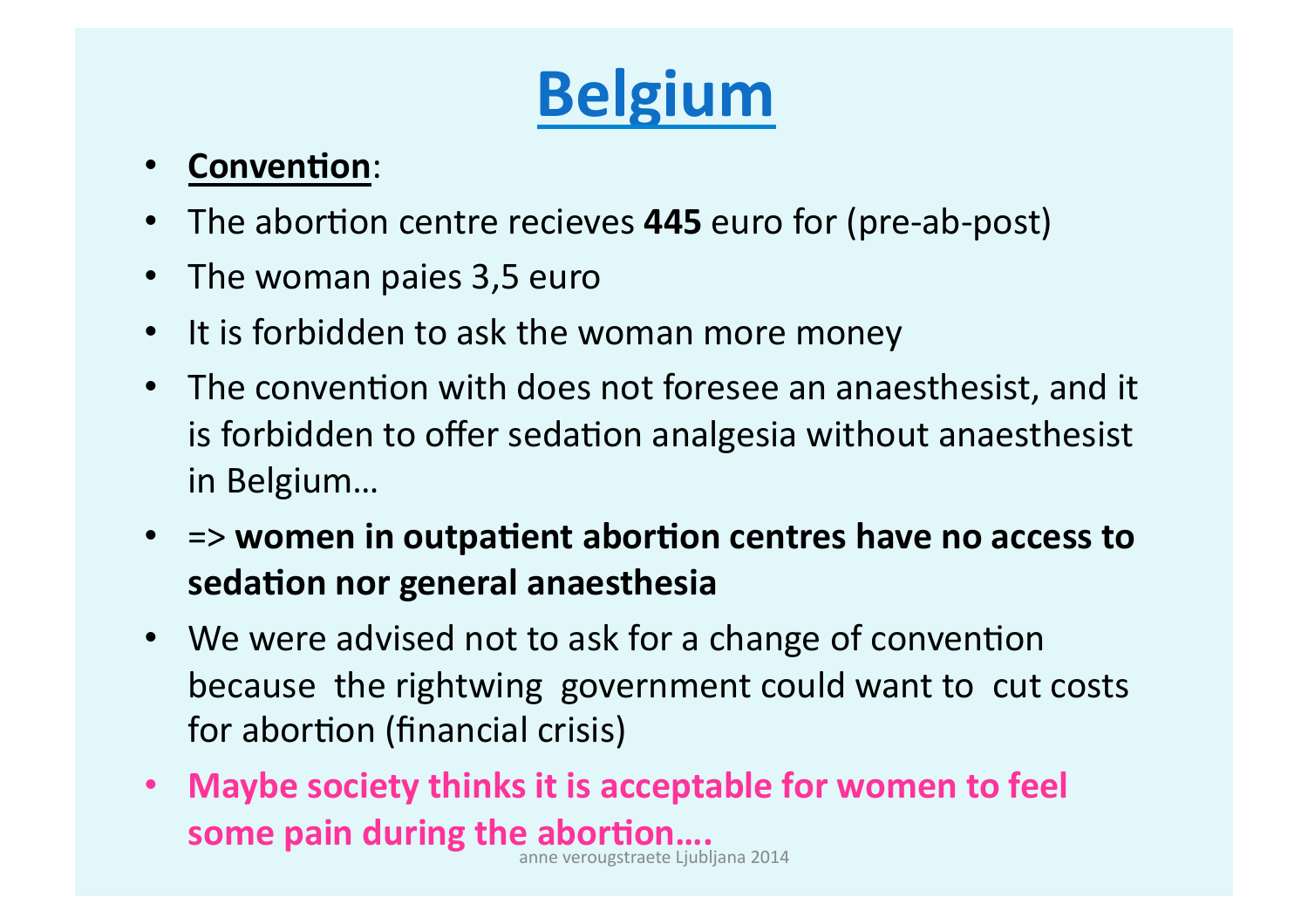# **Possible reasons for the huge regional**

### **differences?**

- Certainly not women's choice!
- Routine habits in hospitals
- The hospital earns more money if the procedure is done under general anaesthesia
- Poor management of local anaesthesia, so that the procedure is too painful  $\Rightarrow$  general anaesthesia
- No proper accompaniment available in surgery wards of hospitals
- A growing number of women choose "not to be there" at the moment of the abortion
- General anaesthesia is no option in most outpatient abortion centres

anne verougstraete Ljubljana 2014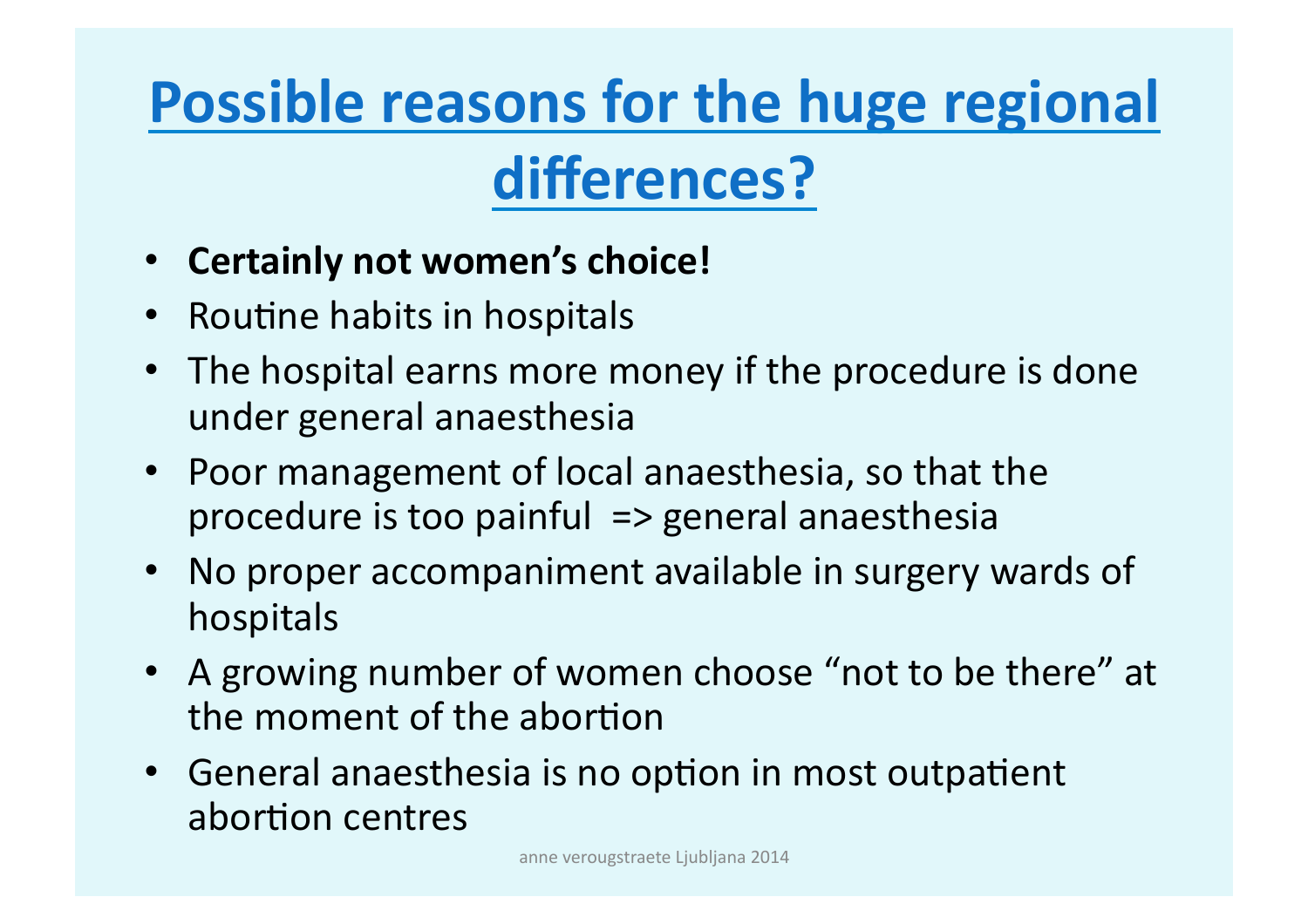#### **Abortion: experiences of women: Belgium**

Conseur, Marco Anelli 2002 (5 consumer org Europe)

• **How painful** was the abortion procedure?  $1/3$  had more pain than they expected

| — 1-3   | 24.5% |
|---------|-------|
| — 4-5   | 17.6% |
| $-6-7$  | 20.3% |
| $-8-10$ | 37.5% |

• **Evaluation of care** you recieved in ab. Centre

| $-1-3$  | 0.8%  |
|---------|-------|
| - 4-5   | 0.4%  |
| $-6-7$  | 6.5%  |
| $-8-10$ | 92.3% |

 $-$  Since then we did improve our technique!

anne verougstraete Ljubljana 2014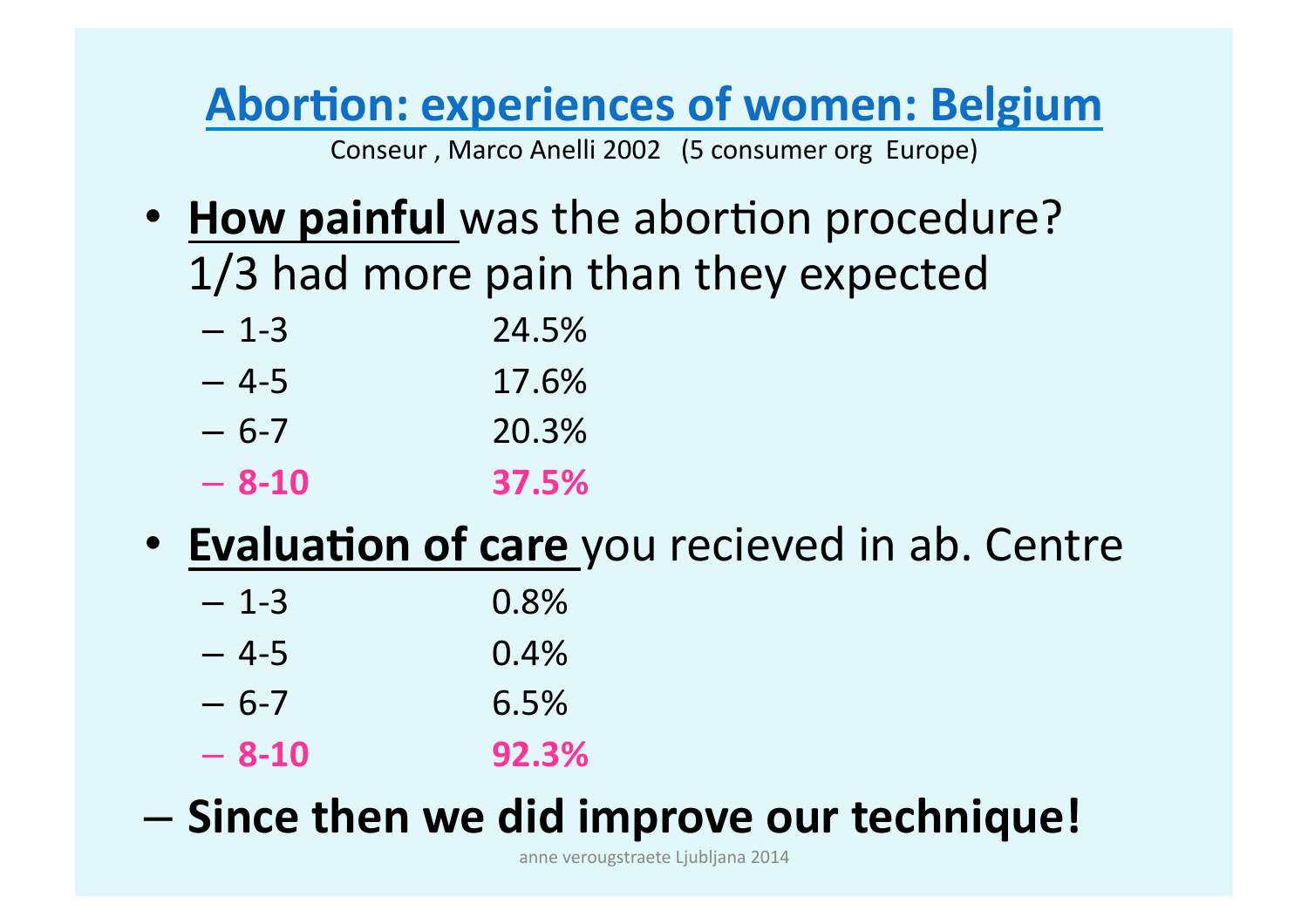# **Emotional Support**

**Doula support** Am J Obstet Gynecol 2014

- during 1st trim surgical abortion
- Although doula support did not have a measurable effect on on pain or satisfaction, 96% of women (who had recieved doula support) recommended it for routine care and 60% indicated interest in training as doulas!
- Less additional clinical staff needed (2,9%) versus  $14,7\%$ ;  $p < 0,01$ )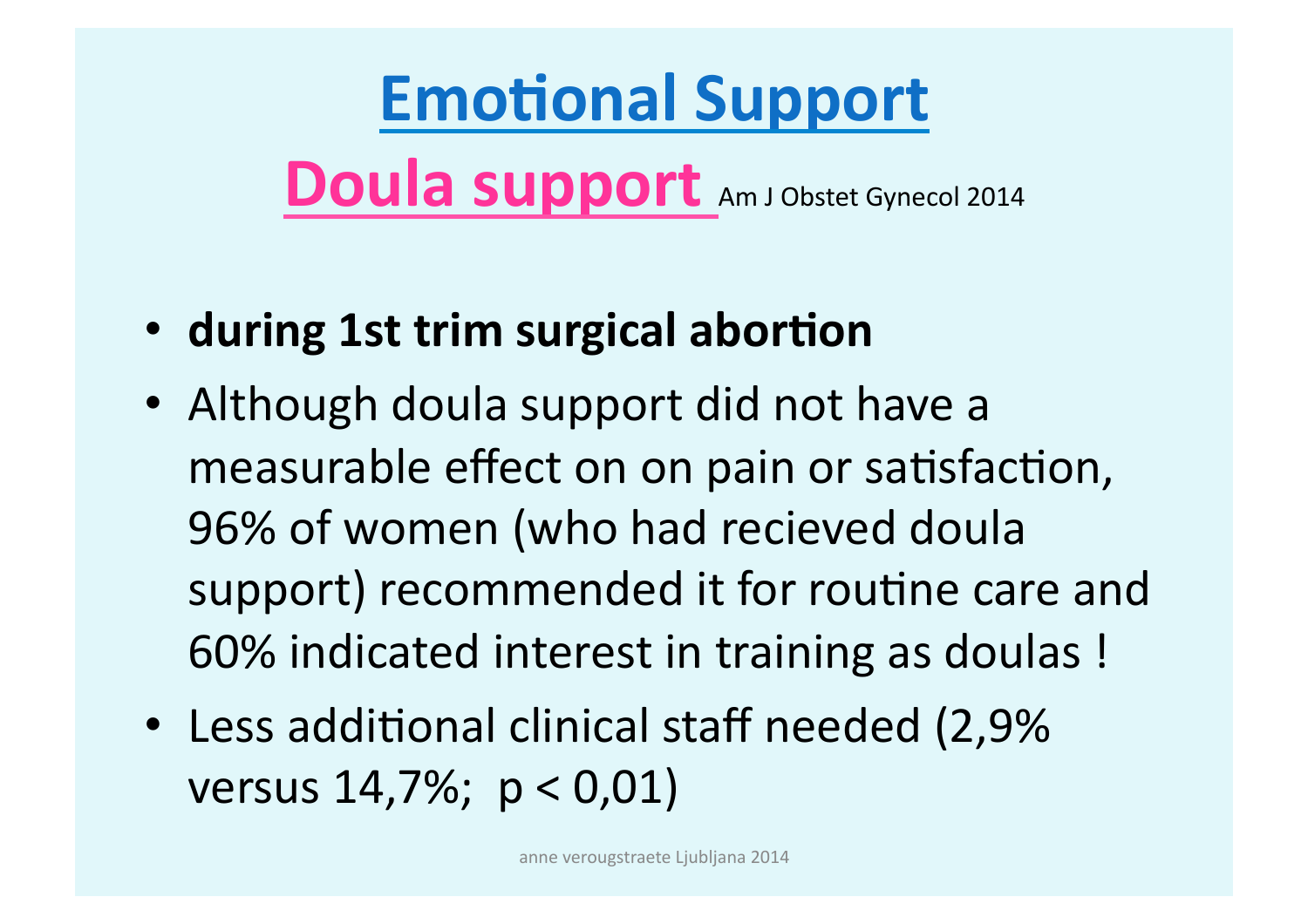# **Emotional Support: Music**

- Music during 1st trim surgical abortion local anaesthesia
	- **Decreased pain** (Contraception may 2010 Renner: Shapiro 1975)
	- **No effect on pain** (Contraception may 2012) earphones, selected from pre-loaded tracks
		- Trend towards less anxiety postprocedure ( $p = .065$ )
		- **Better coping** (p < .05)
	- **More pain** (Contraception august 2012) self-selected favorite music; headphones)
		- No interaction with the provider => more anxiety & pain?
		- Listening to music is a good idea: 91%
- Slow nonlyrical music, 60 decibel, external speakers Interaction with staff is important!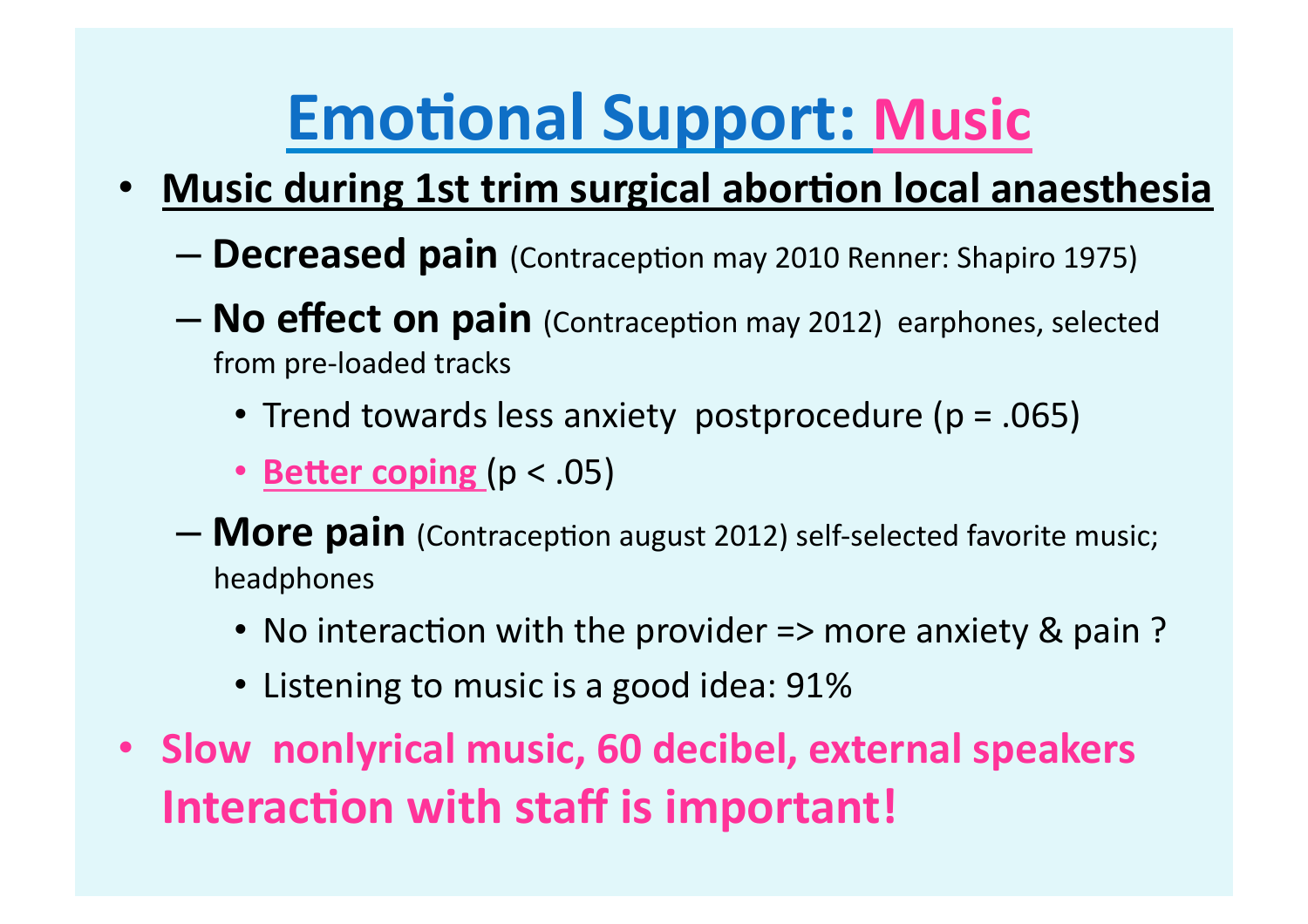# **Emotional Support and more...** medical self-hypnosis

- Emergency medicine
- Interventional radiology: costeffective Dr Elvira Lang
- Diagnostic procedure: lumbal, bonemarrow punction
- Dental treatment
- Dermatologic treatment: burns
- Thyroid operations: Prof Dr Faymonville (university Liège)
- Breastcancer operations: University hosp St Luc Brussels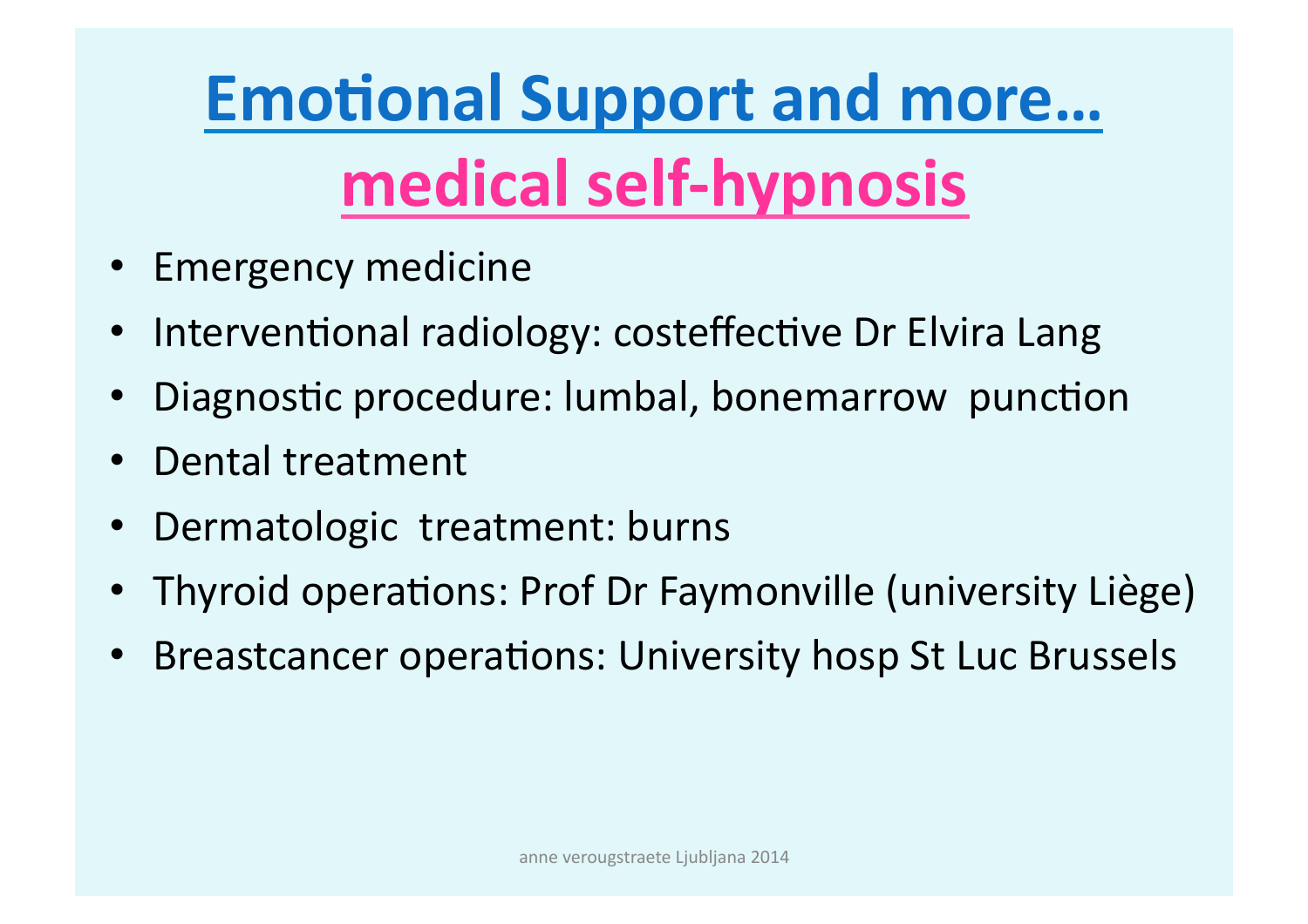# **medical hypnosis** Congrès Hypnose GGOLFB 1/6/2013

**Hypnose et chirurgie carcinologique du sein Christine Watremez UCL Effet placebo, effet nocebo Maurice SOSNOWSKI ULB**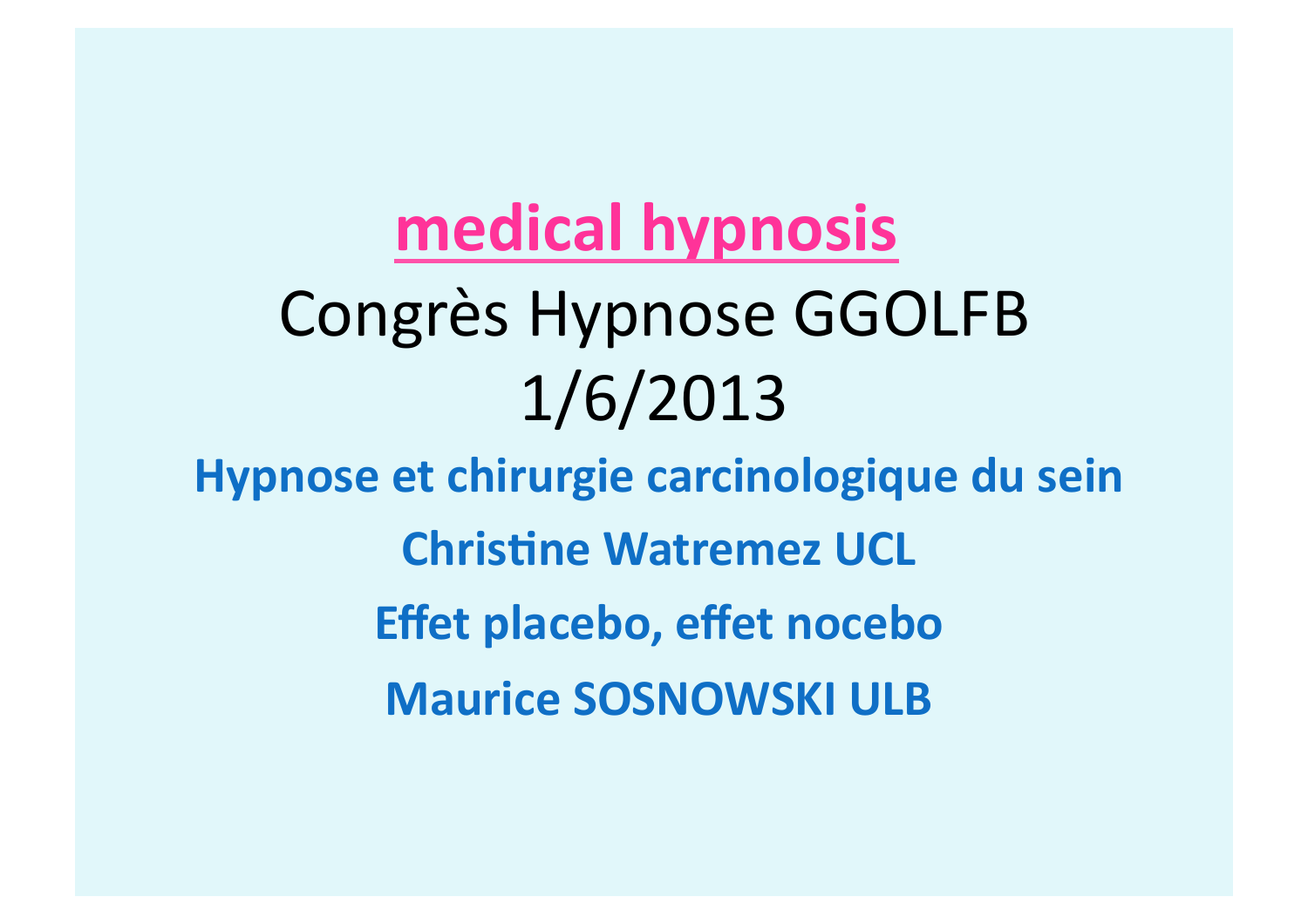# **Mastectomy under local anaesthesia & hypnosis in the UCL university hospital**

- A woman said: I had the feeling to participate actively in my treatment and my healing
- By learning self-hypnosis, the woman has tools to cope with further treatments and other painfull experiences
- Shorter hospital stay (significant)
- The central perception of pain diminishes  $(-50\%)$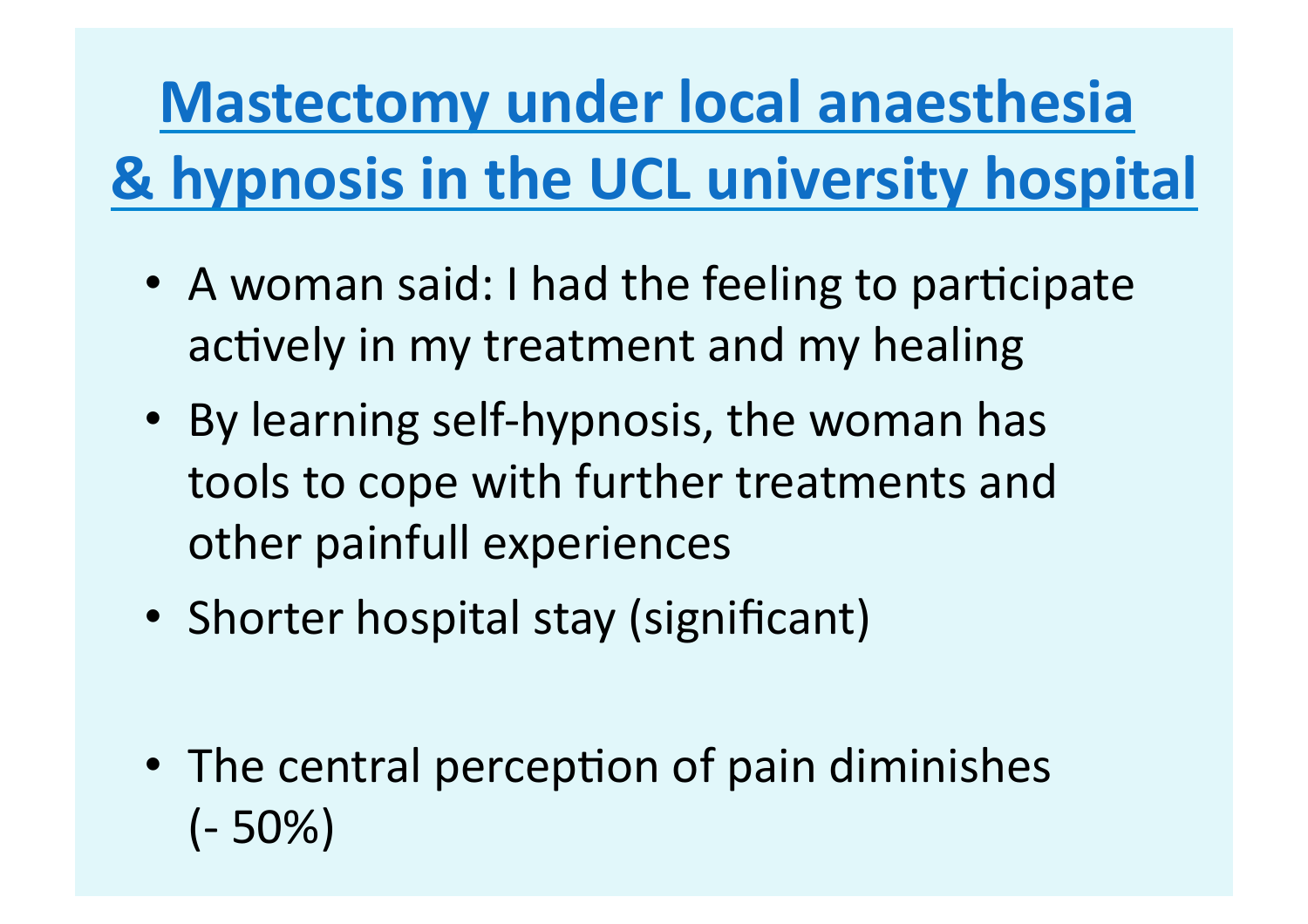**Mastectomy under local anaesthesia & hypnosis in the UCL university** 

- $\cdot$  Essential
	- $-$  Motivation of the patient
	- Confidence))
	- $-$  Collaboration
- 90% of people can go in trance

• Some African patients are used to trance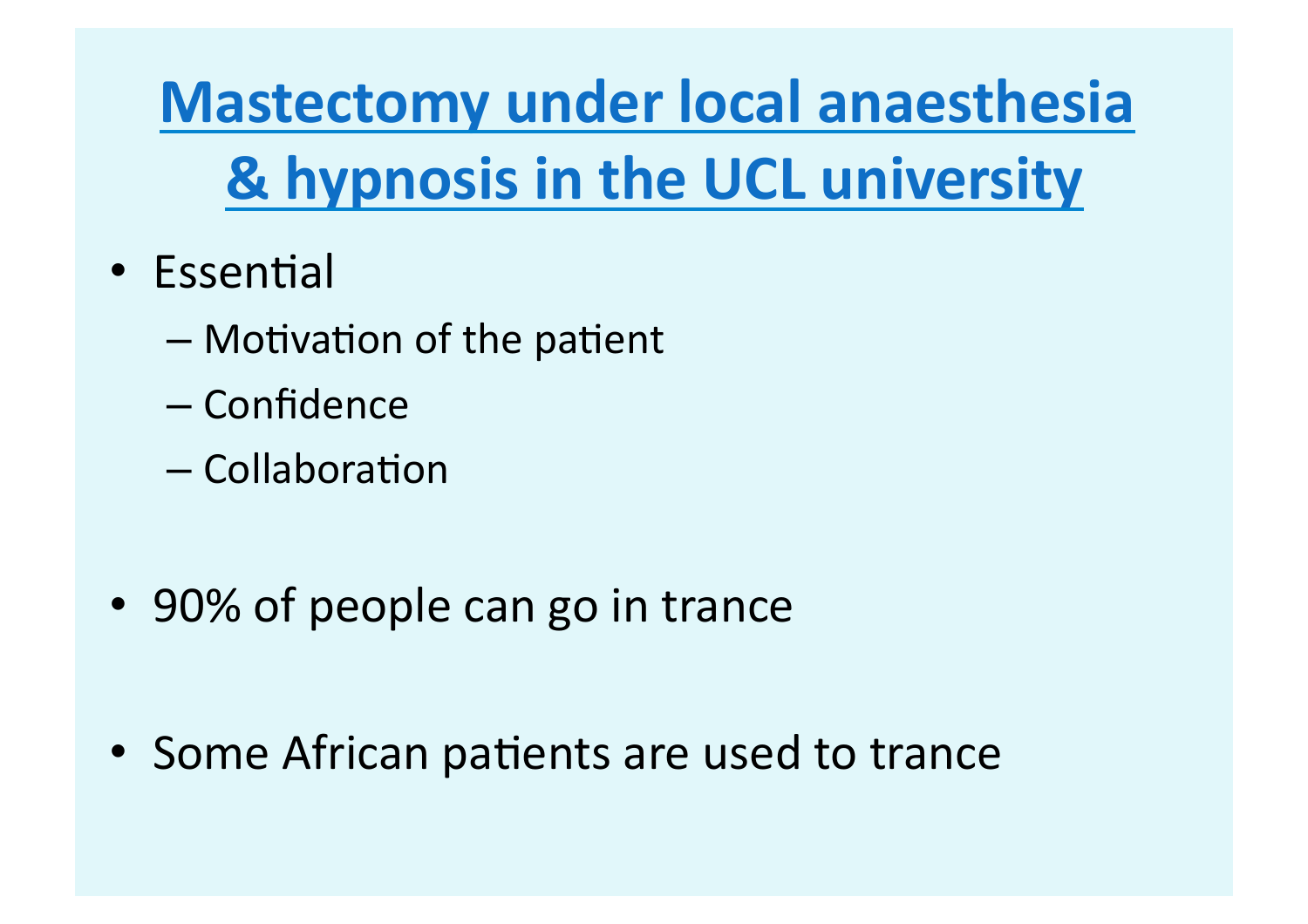#### Hypnose in the operation theatre: **how does it work?**

- **Consult surgeon**: proposition of hypnose, explanations by the surgeon
- **consult%anaesthesist** (takes)**10%min%longer**))
- The whole team of anaesthesists had a special training about hypnosis
	- $-$  speak about finding a  $\kappa$  secure place »: during the surgery, daydream away to a secure place where you feel good
- Explain the surgical procedure in detail so that the patient knows what is going to happen (so there will be no bad surprises)
- **in the operation theatre:** Evt premedication with Alprazolam;
- The patient says what her  $\kappa$  secure place  $\kappa$  is
- « Signaling » : small sign with a finger if not comfortable :
- infusion: Remifentanil if needed (0,05µg/kg/min); NSAID
- Fixation of the eyes, install the patient in her « secure place » in a deep and stable trance by speaking to her.
- Desinfection, lidocaine 0,5% et levobupivacaine  $\,$  0,25% +/- adren
- Wait, then start the surgery; the operation time is not longer
- During the periods of silence: touching the patient is important (touch the forehead))
- My voice goes with you and keeps you safe (Ma voix vous accompagne en toute sécurité)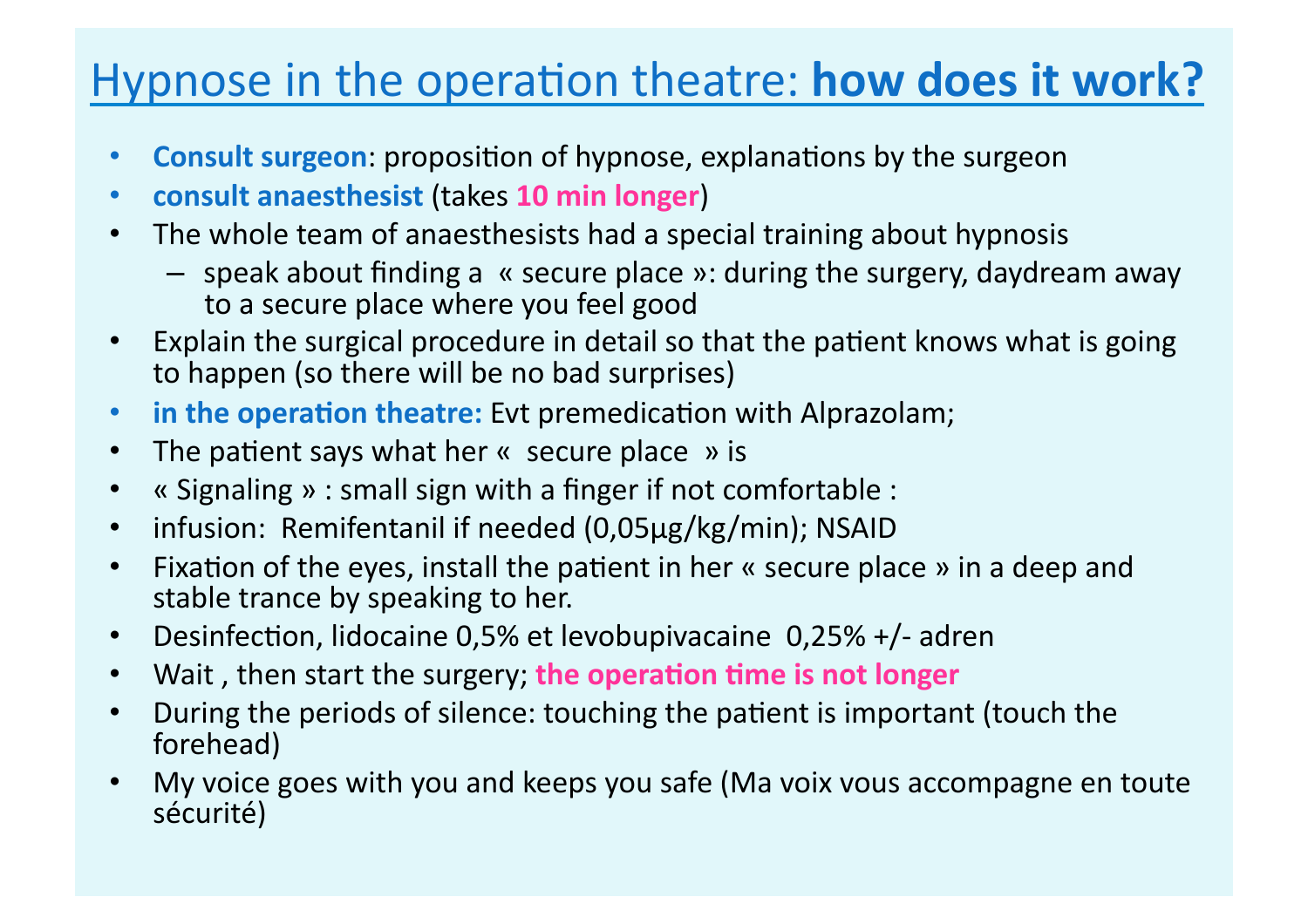**Hypnosis: Effect on the brain can be seen on PET scan** 

• Anterior cyngular cortex is in charge

• No endorphine: Naloxone does not inhibit the effect of hypnosis analgesia (analgesia starts and stops immediately)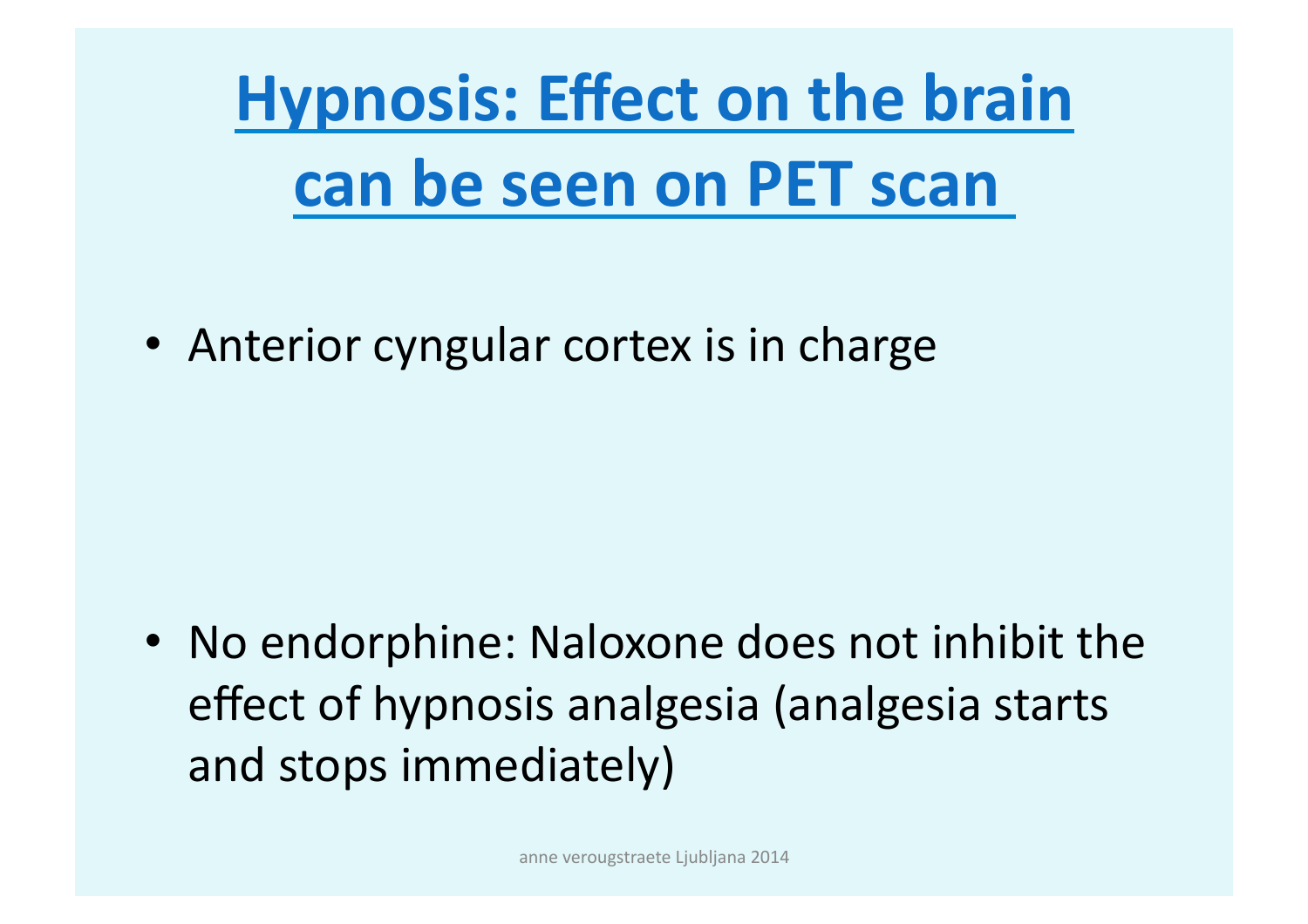### Placebo, Nocebo

- **Nocebo effect**: beta-blockers & erectile dysfonction
	- Pts who ignore the side effects 15,6%
	- Pts who were told the risk and the state is a state 31,2%

#### **Nocebo effect of internet! Dr Google**

Patients can ask **not** to be told the side-effects

#### • You give a given painkiller

- $-$  You don't say anything  $\Rightarrow$  a small effect
- You say you are giving a strong painkiller => effect >>>
- $-$  You say: we need to give you a painfull injection.  $\Rightarrow$  the effect of the painkiller is antagonized
- You)say:)I)will)give)you)a)painkiller)but)I)doubt)it)will)have)an) effect at this dosis!  $\Rightarrow$  painkiller is antigonised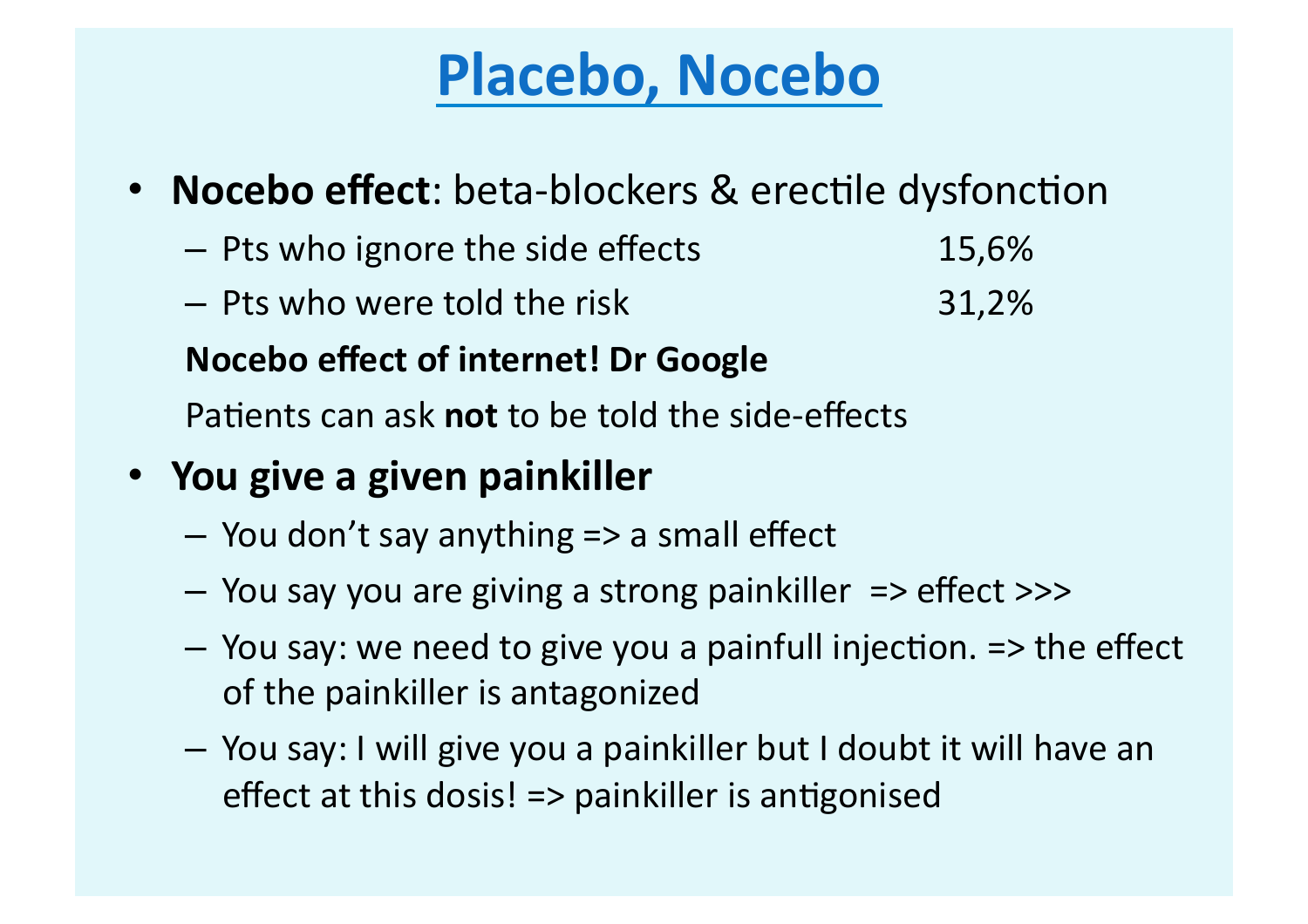### **Effect on the brain**

• **Placebo effect: opioïd system** 

– )))

- $-$  Not the same zones in the brain that are activated with placebo and hypnosis
- **Nocebo effect: CCK (cholecystokinine)**
- A nocebo suggestion provoques hyperalgesia via hormones of the hypothalamo-hypophysocorticotropic axix and cortisol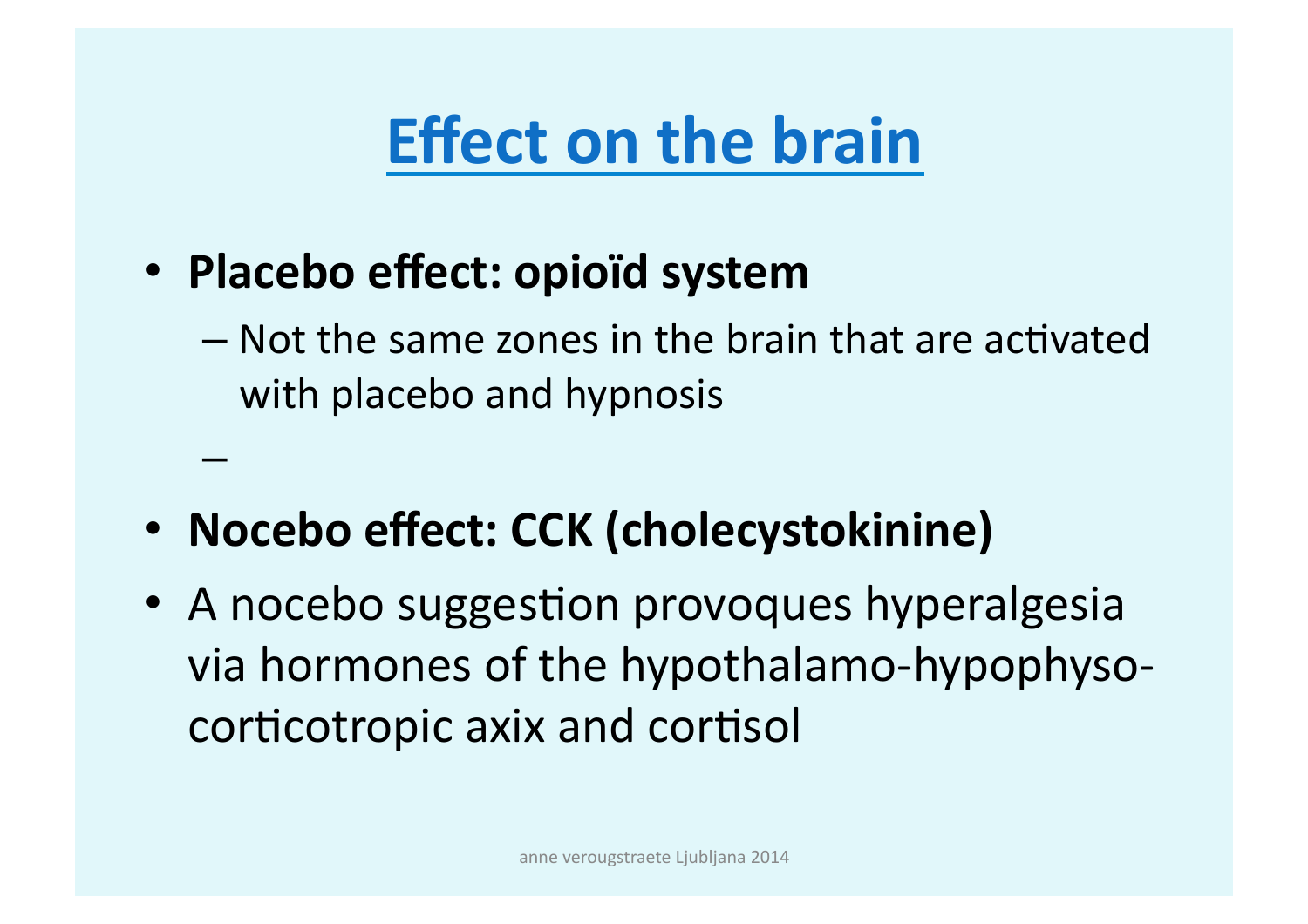### **Avoiding negative suggestions**

- Negative expectations and anxiety: more pain is felt: hyperalgesia)
- If the woman recieves a painkilling injection:
- If you use **negative words** like pinch, burn and sting to « warn » patients, the sensation will be more painfull or unpleasant; the words become a **self-fulfilling prophecy**
- Patients are likely to « feel » what they have been told they will feel
- You can say: I will give you the local anaesthetic now; it will put the cervix to sleep.
- In MRI, you can hand the patient the « call button » instead of the « panic button »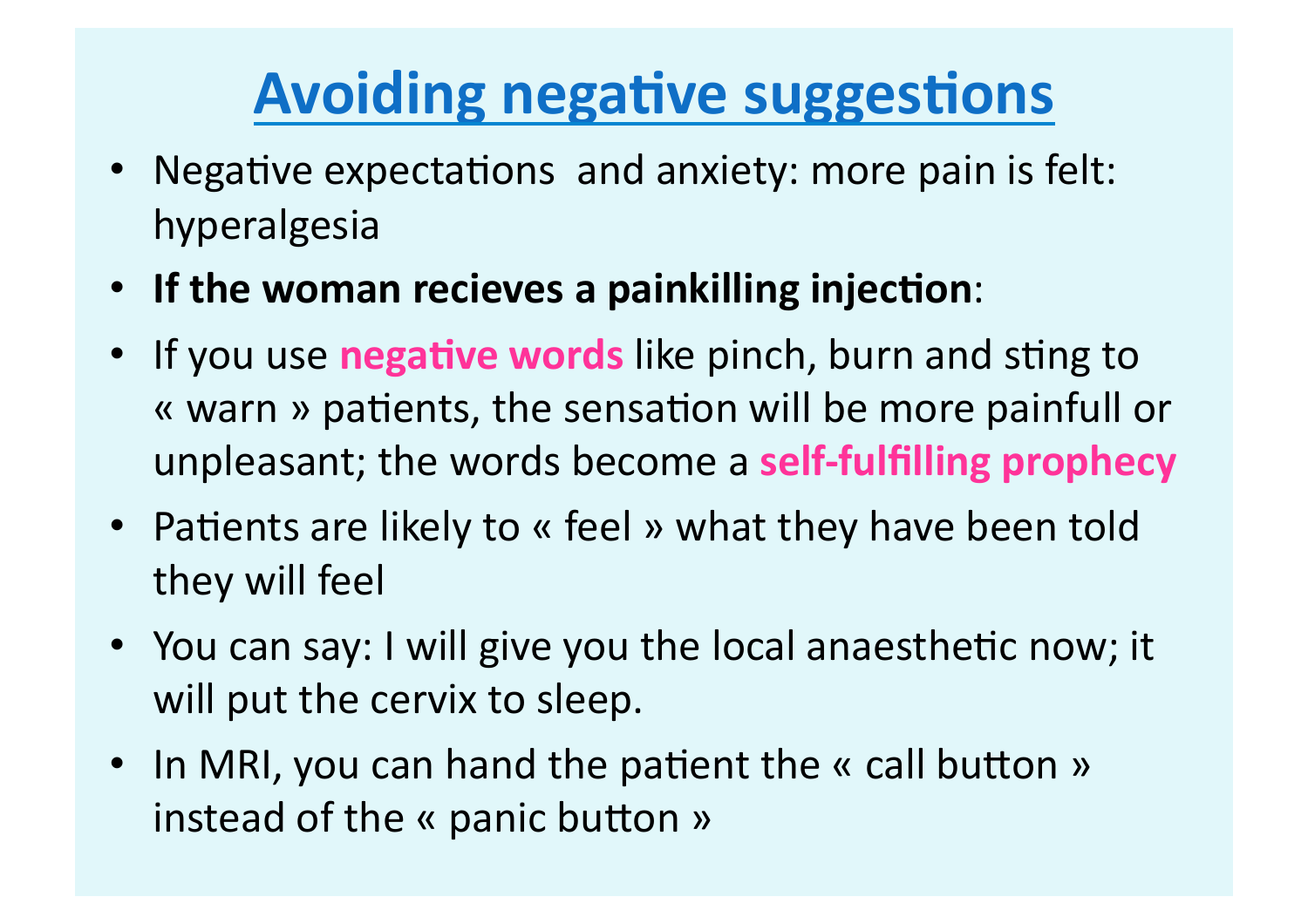# **Avoiding negative suggestions**

- Don't express doubts:
	- Lets try this medicine: sometimes it helps
- The inconscious ignores negation! Vasectomy does (not) stimulate prostate cancer
- **Each question is a powerfull suggestion** and should have a positive content
	- Do you feel cold?
	- Are you warm enough?
- **Painscores => confortscore** 
	- When you say the word « pain », the pain zone is activated in the brain

anne verougstraete Ljubljana 2014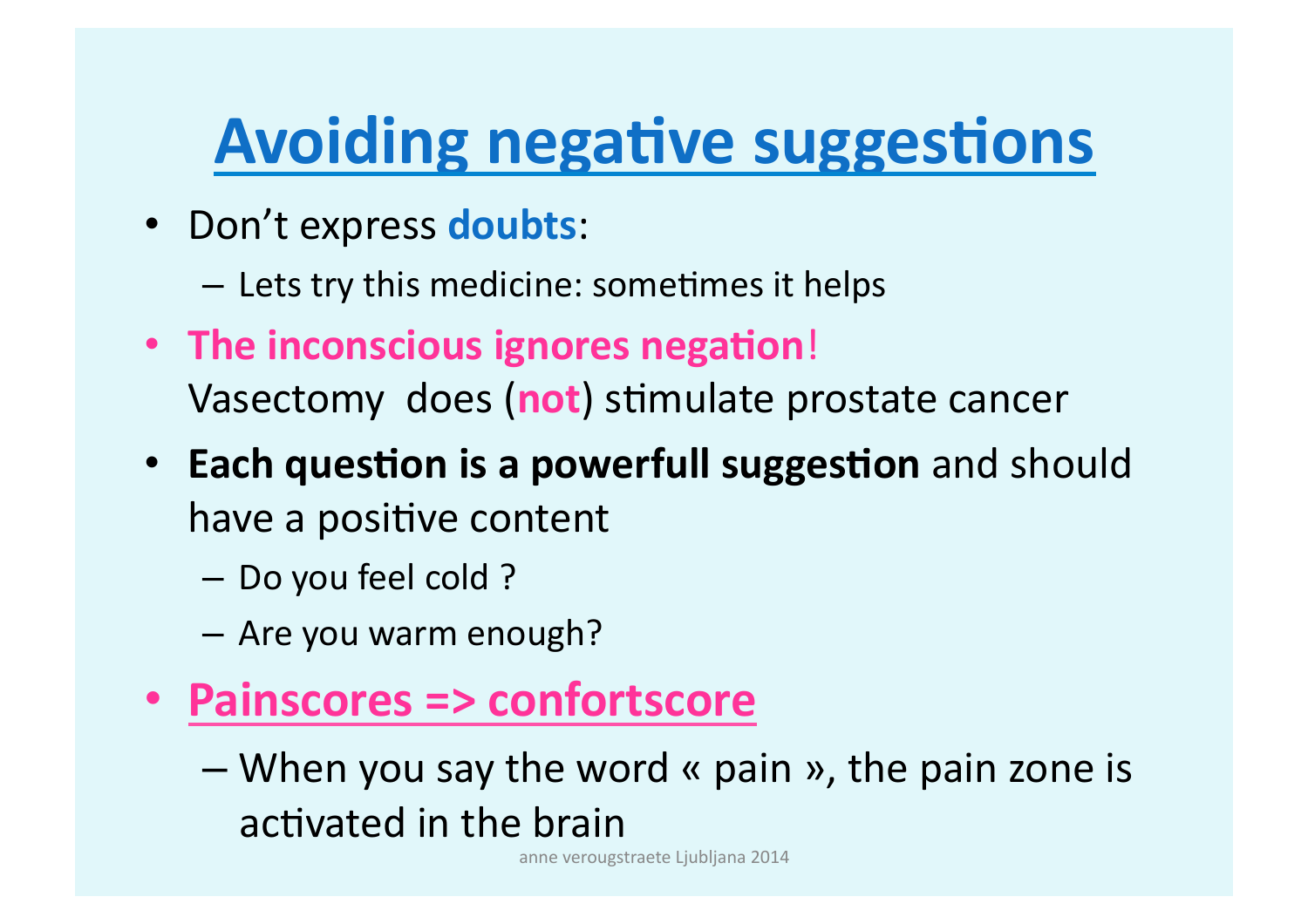# **hypnosis in abortion care**

**(Isabelle%Marc%AJOG%2008)**

- Open randomized trial
- 350 women divided in two groups
- Standard care: Ibuprofen, paracervical block, and on request: IV sedation analgesia (fentanyl and midazolam))
- Hypnotic group: in addition to standard care, an intervention by a hypnotherapist 20 min before and throughout the surgical procedure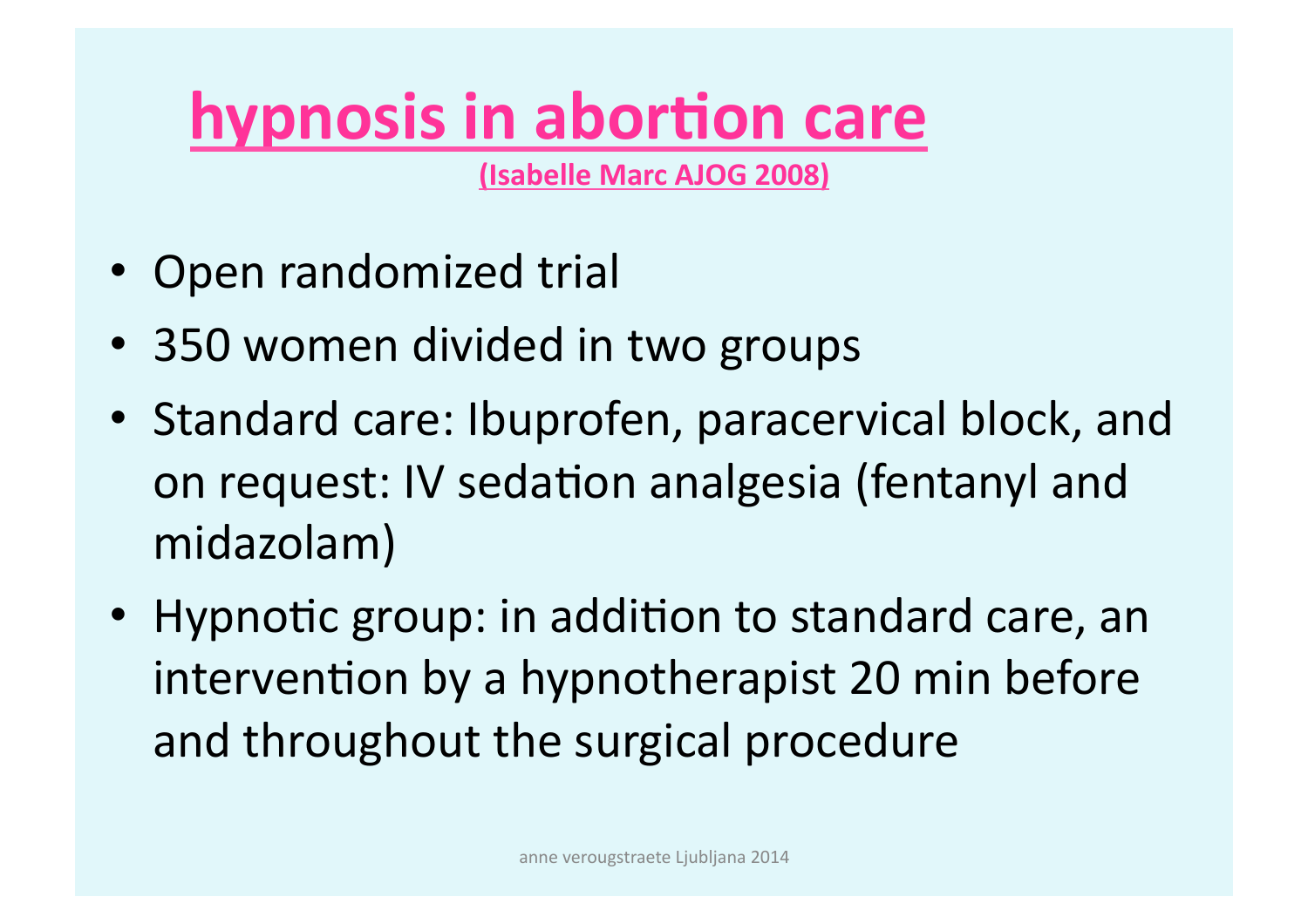# **hypnosis in abortion care**

**(Isabelle%Marc%AJOG%2008)**

- Results:
- Women who underwent hypnosis required less intravenous sedation analgesia: 108/172 **(63%)** than the control group: 149/175 (85%)  $(p<.0001)$  and self-reported no difference in pain, but not in anxiety.
- Ccl: hypnotic interventions can be effective as an adjunct to pharmacologic management of acute pain during abortion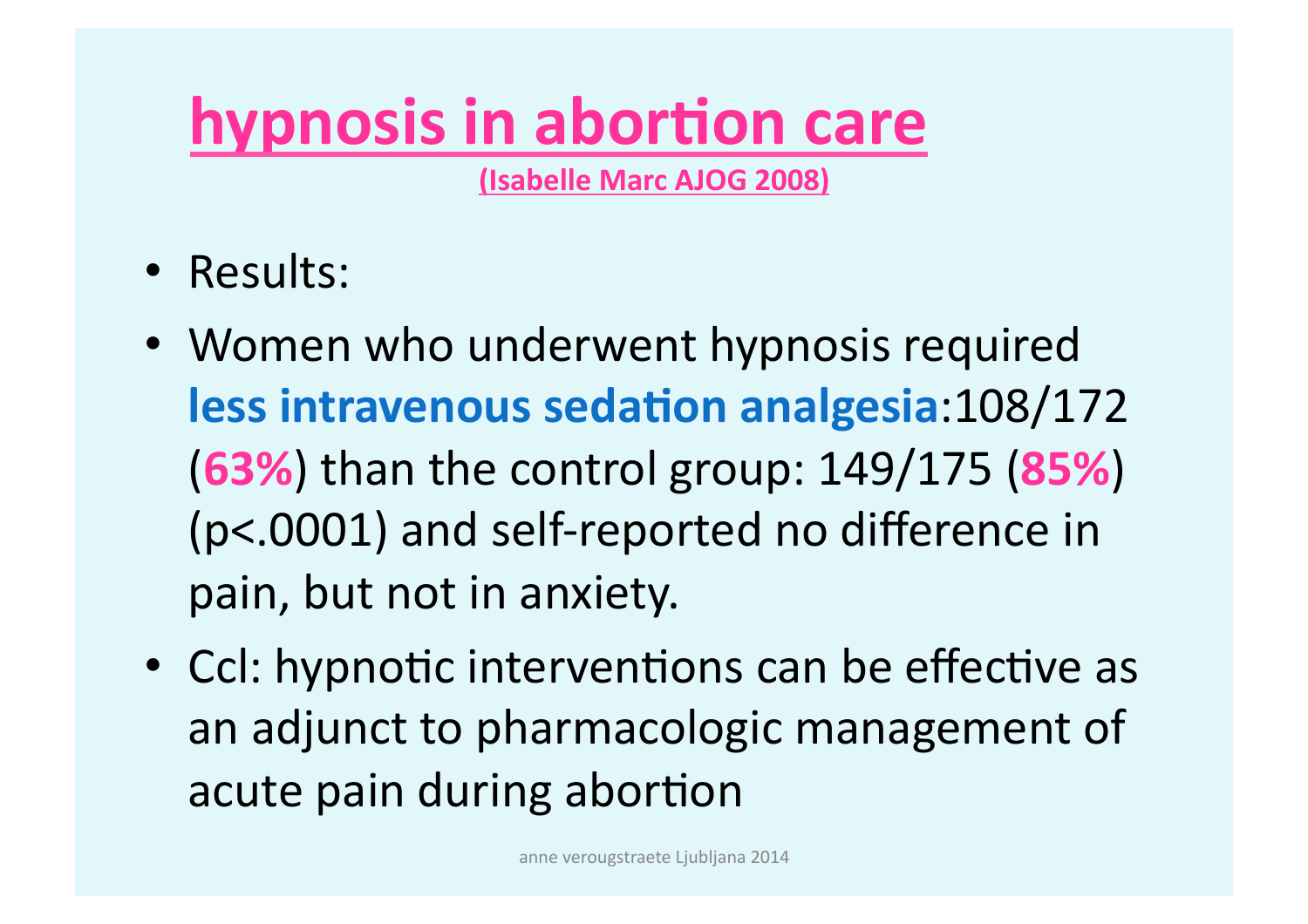# **hypnosis in abortion care**

**(Isabelle%Marc%Womens%Health%2009)**

- High level of women's satisfaction:
	- $-$  Resume normal activities right after the abortion
		- Hypnosis: 72% control group: 56%
	- $-$  Appreciation of accompaniment during procedure
		- **Hypnotherapist: 97%** nurse: 56%
	- For)women)in)the)hypnosis)group:)**97%%would%% recommend hypnosis** to a friend for a similar procedure
	- 98% would again volunteer in studies evaluating hypnosis for pain management
- Hypnotic interventions can improve pain management and **care**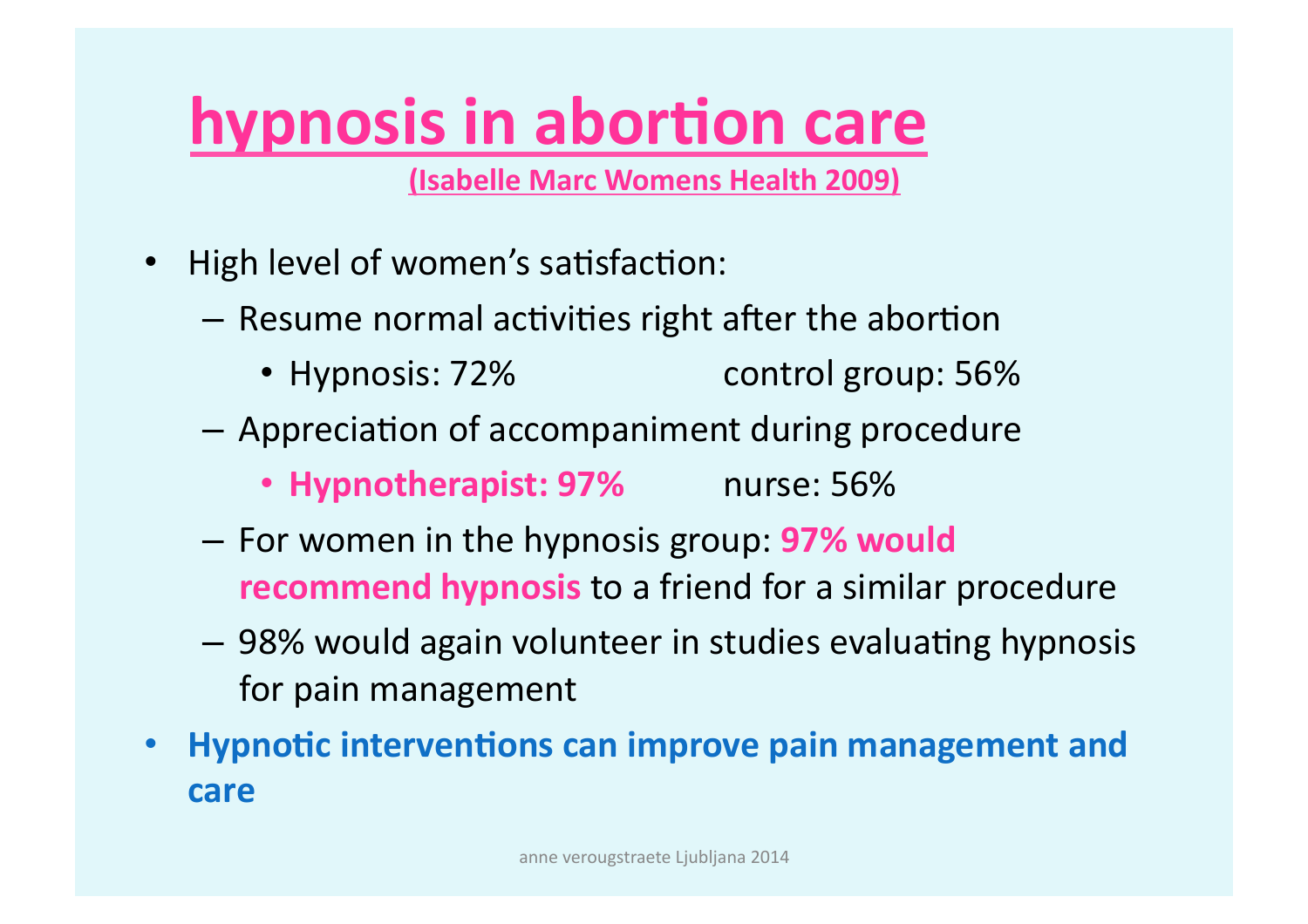### **Emotional Support: Respect for rituals**

- Ellen is 35 and has 4 children (youngest 7 mths)
- She stopped breastfeeding, was waiting for menses to start the pill; condom broke, no EC
- Both families live very far away: no practical help
- She feels guilty and unhappy that she cannot accept this baby with enthousiasm and love like the others
- Before the surgery, she asks for 5 minutes of silence: she needs to meditate
- After she tells us: I needed to say goodby, to explain to the baby why I could not keep him
- She is very gratefull we respected her wish
- It diminished the emotional pain of her abortion

anne verougstraete Ljubljana 2014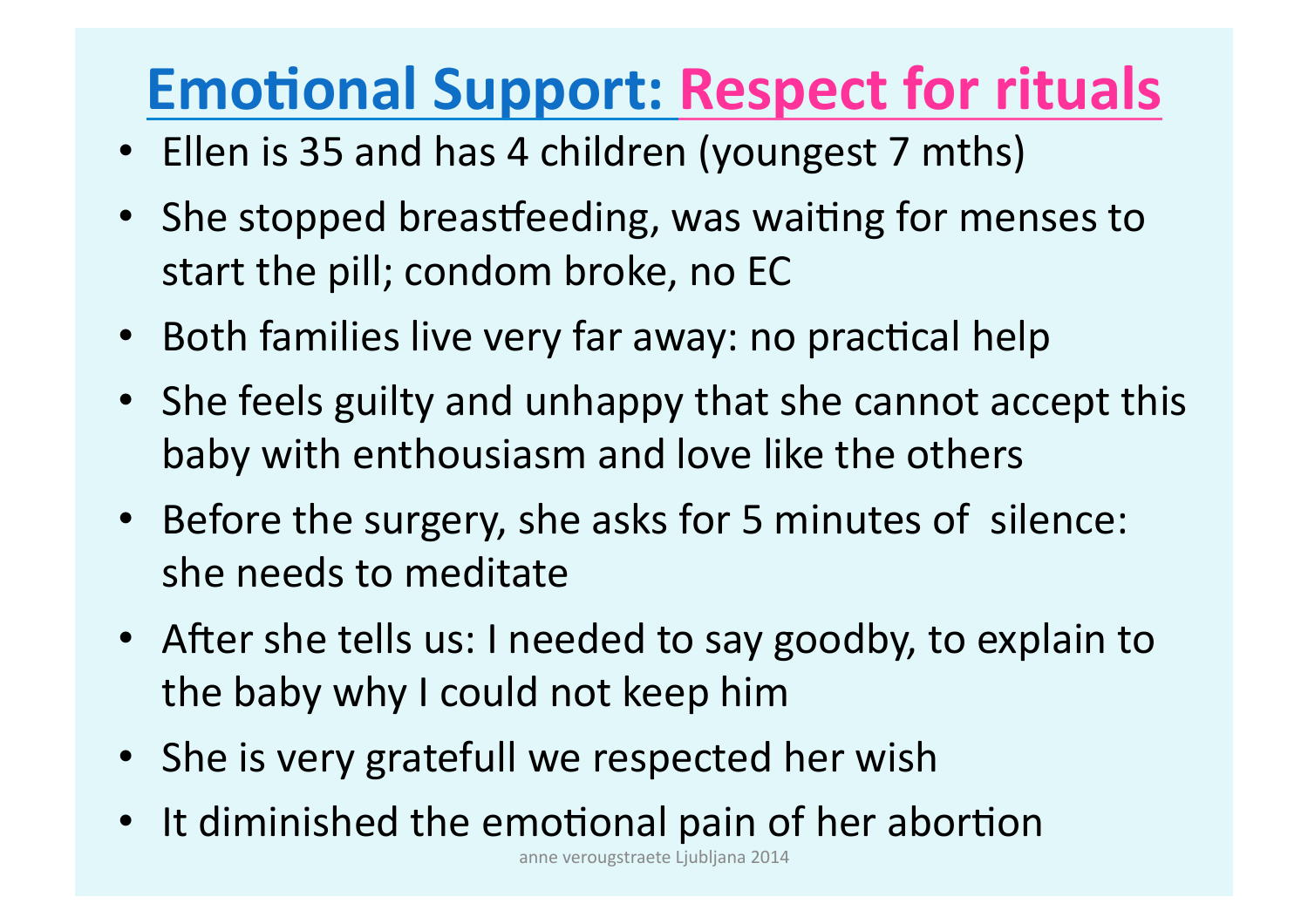### **Emotional Support: Respect for rituals**

- To ease emotional pain, some women want:
- A foto of the ultrasound
- A bit of the gestational sac to burry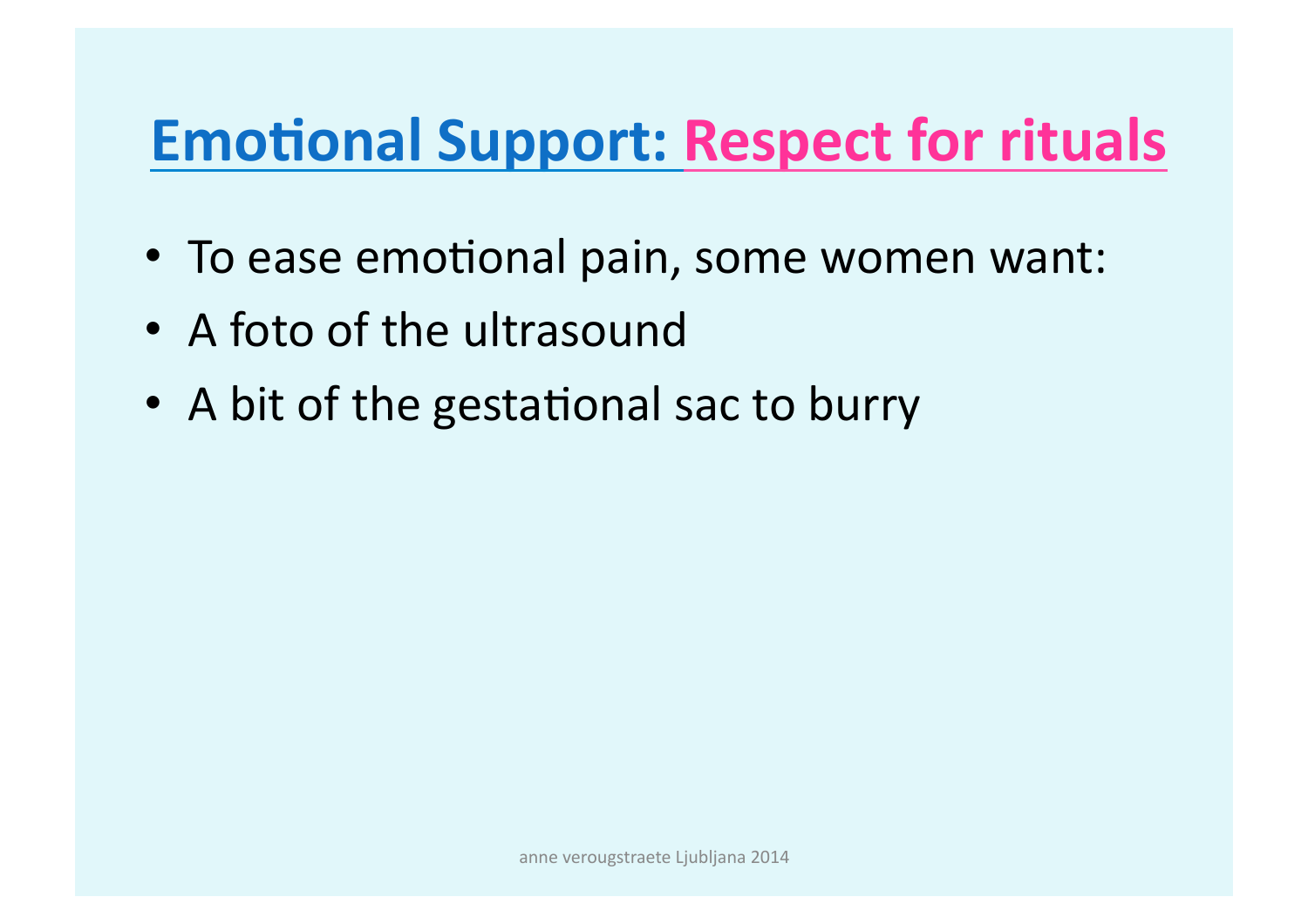# **Empathic respectfull listening**

- Women coming for abortion may have the need to express conflicting feelings !
- Abortion is still a big taboo and many women can't talk to their friends nor family about it, so its important they can talk to someone who listens with empathy!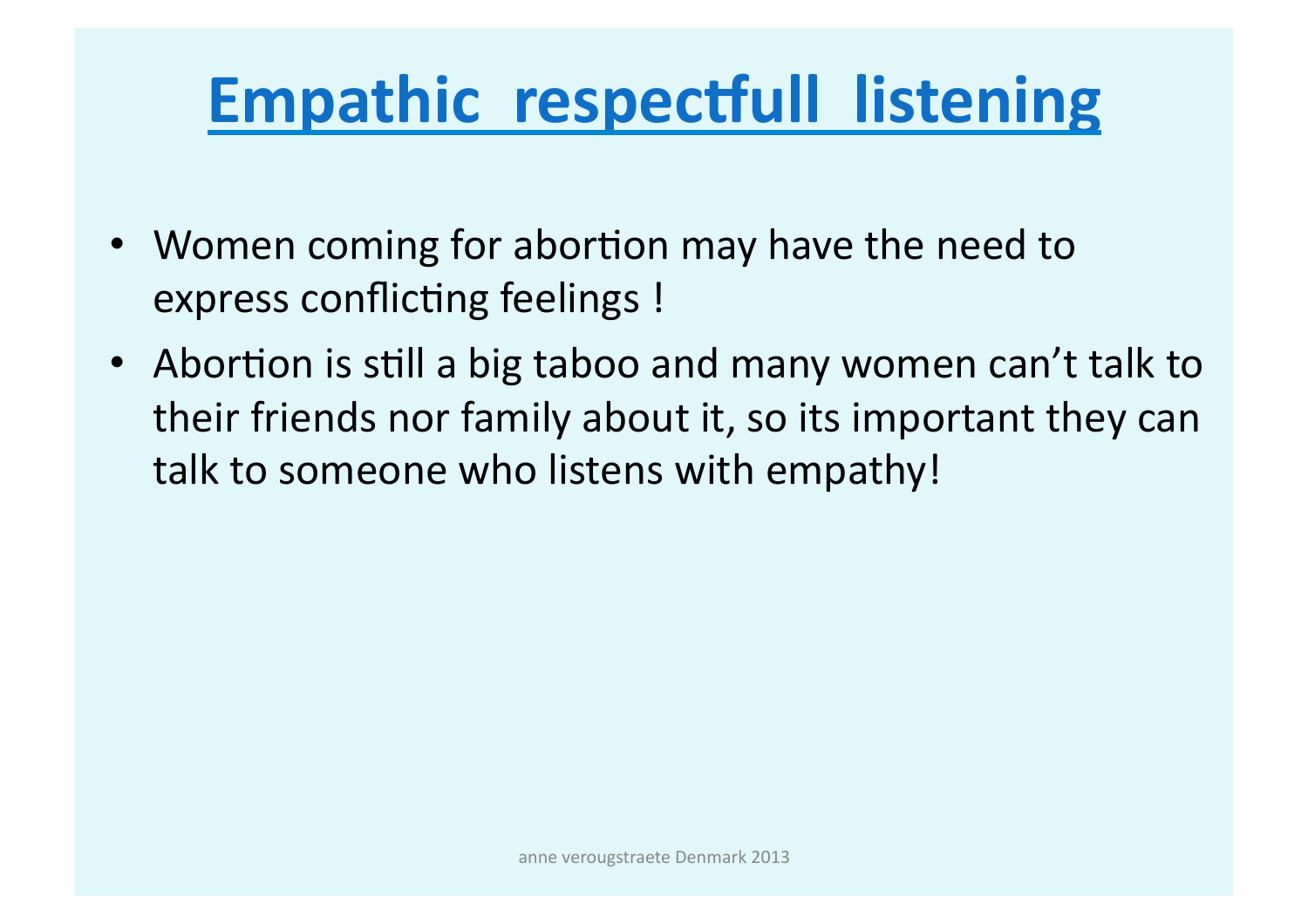# **Empathic respectfull listening**

- Listen to all expressed feelings:
	- Pride))
	- Sadness)
	- Shame)
	- Anger)
	- Hate)
	- Guilt)
	- Helplessness)
	- Ambivalence)
	- $-$  I was always against abortion, and here I am!
	- $-$  I love children, and now I am going to do an abortion!
	- Abortion was ok for others, but<sup>2013</sup> would never have one!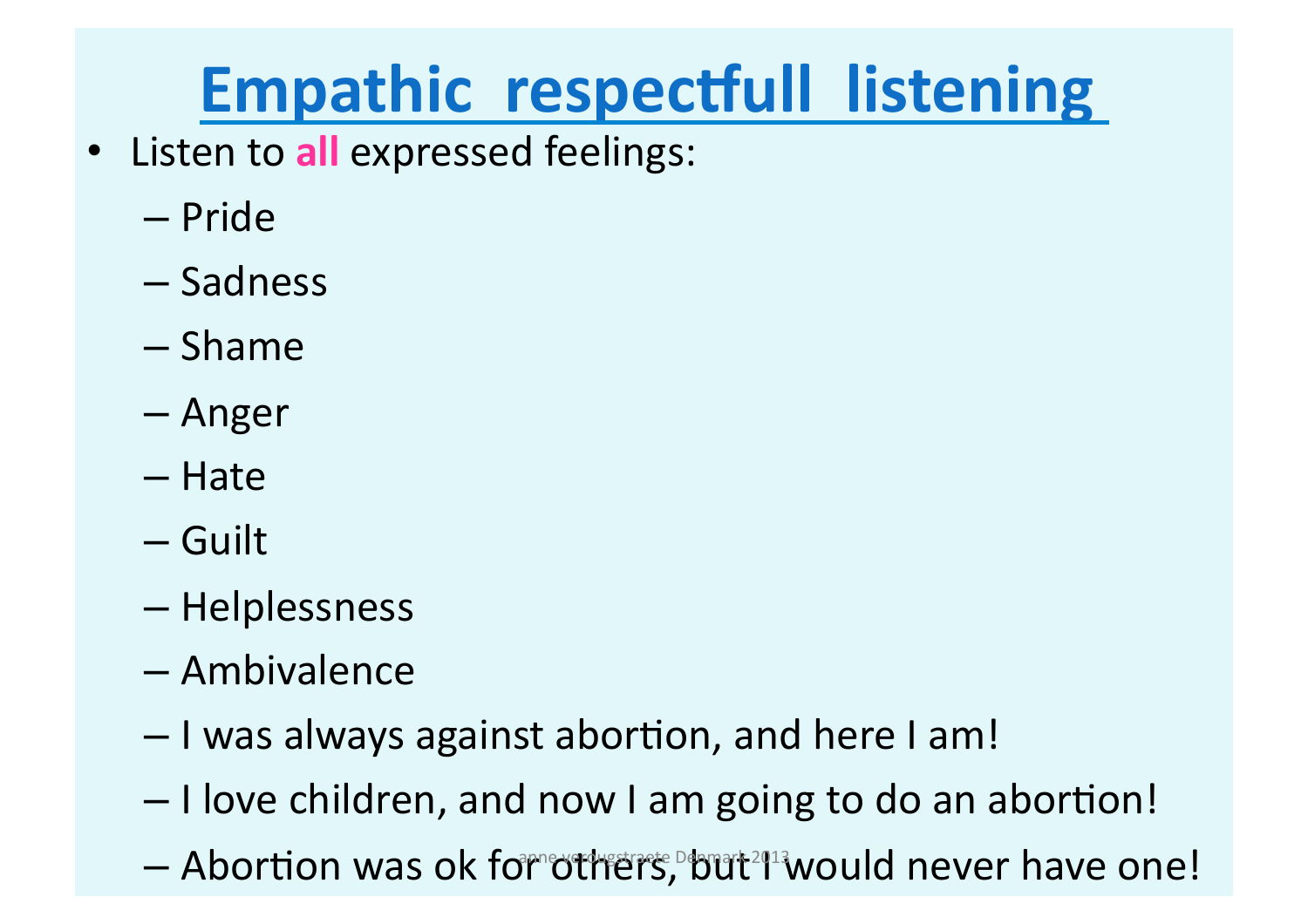# **Usefull information to tell women**

- Most women are releaved
- You are not alone!
- Unplanned pregnancy can happen to (nearly) all of us
- By the age of 50, depending on the country,  $1/2$   $1/7$ of women will have needed an abortion
- If you take 10 women of 50 years old, certainly a few will have had an abortion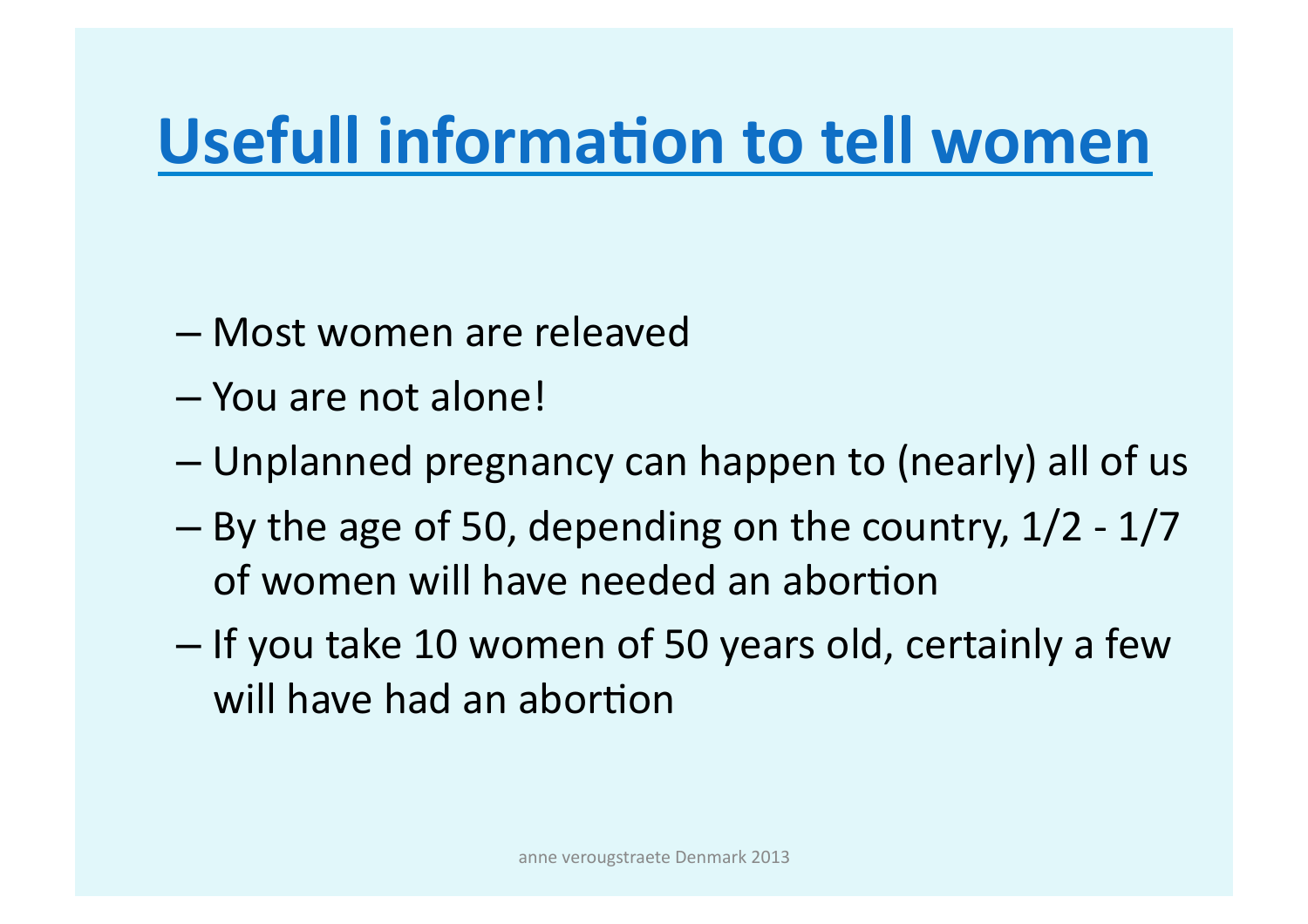### **Early Medical abortion**

- $-$  No child => risk that it will be more painfull
- $-$  Greater gestational age => greater pain
- $-$  Painfull menses => painfull medical abortion

- Most women prefer home-use of misoprostol
	- Proper painkillers available (Ibuprofen or diclofenac) and codein or tramadol if needed; paracetamol is not effective)
	- Taking NSAID before the misoprostol is not more effective than taking it when there is pain!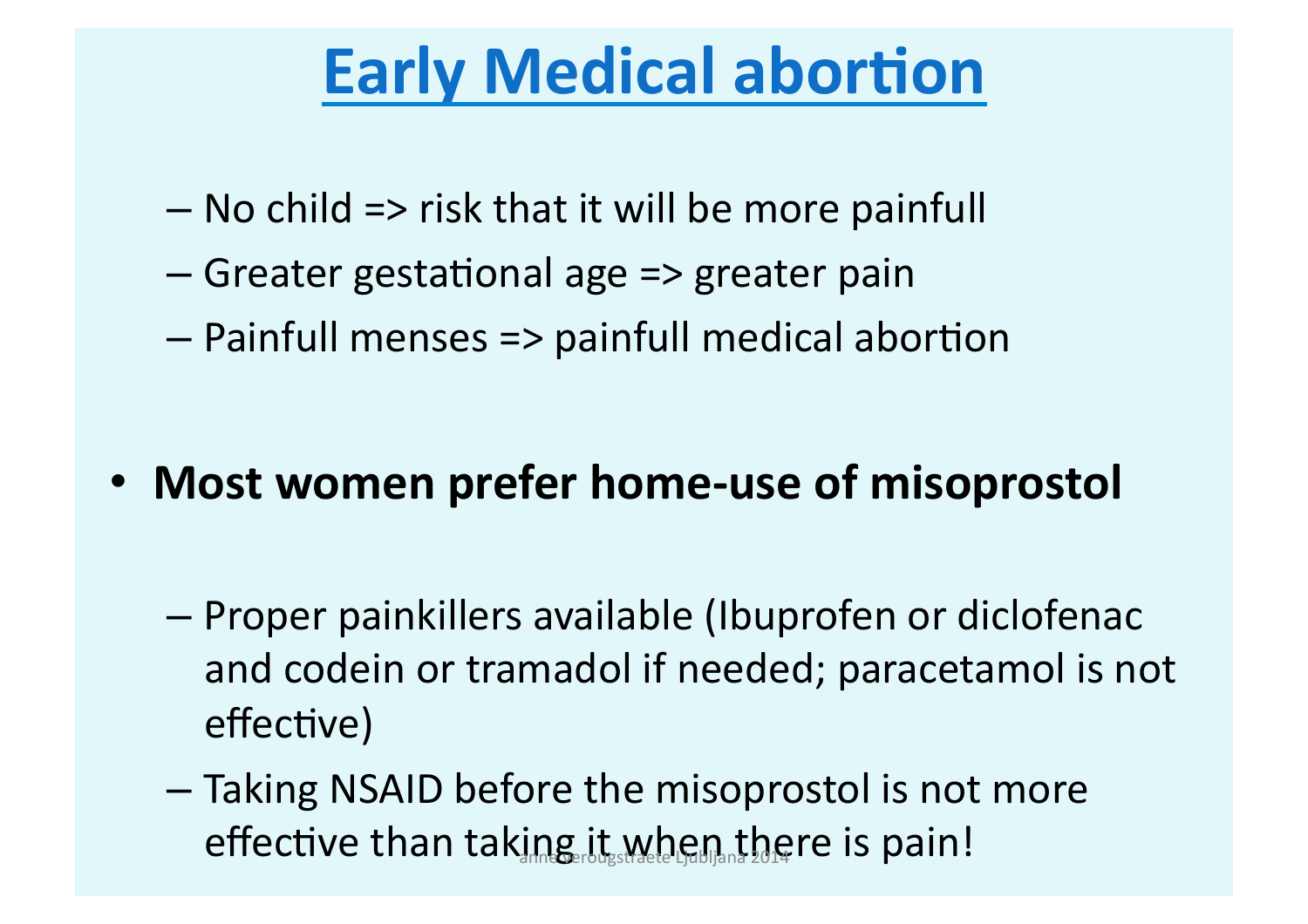# **Early Medical abortion**

- $-$  At home she can move as she wishes
- Warm water bottle, coldpacks
- With partner or friend to help
- Personal phone support: It is ok for me to call!
- Support by text messages following mifepristone
- $-$  So women can better manage pain and bleeding **by reducing anxiety and stress**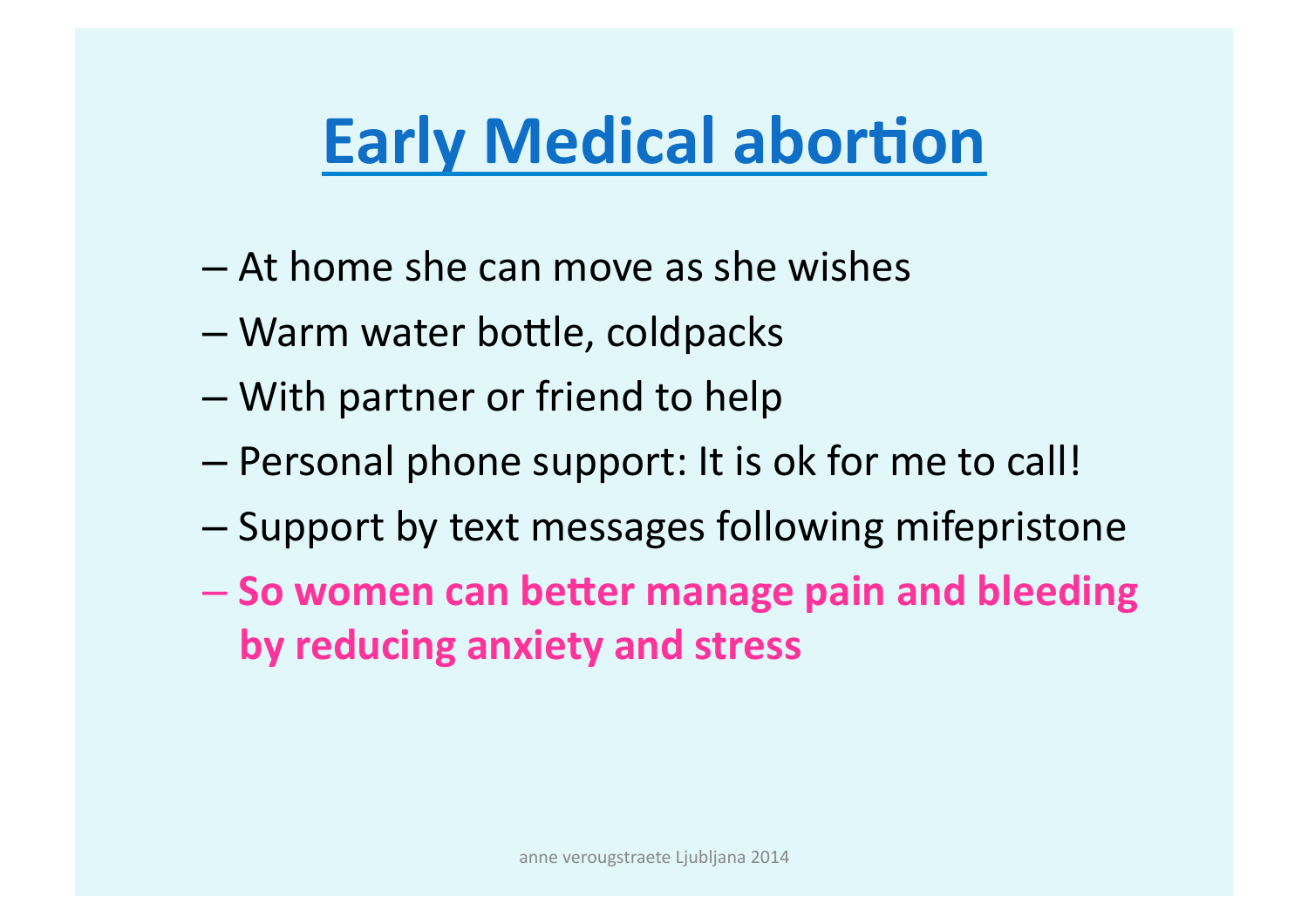# **Early Medical abortion**

• Women who prefer to stay in the medical structure should be able to do so, with proper emotional support and access to IM NSAID painkillers (in case) of vomiting, diarhee) and narcotic analgesia (codein, tramadol))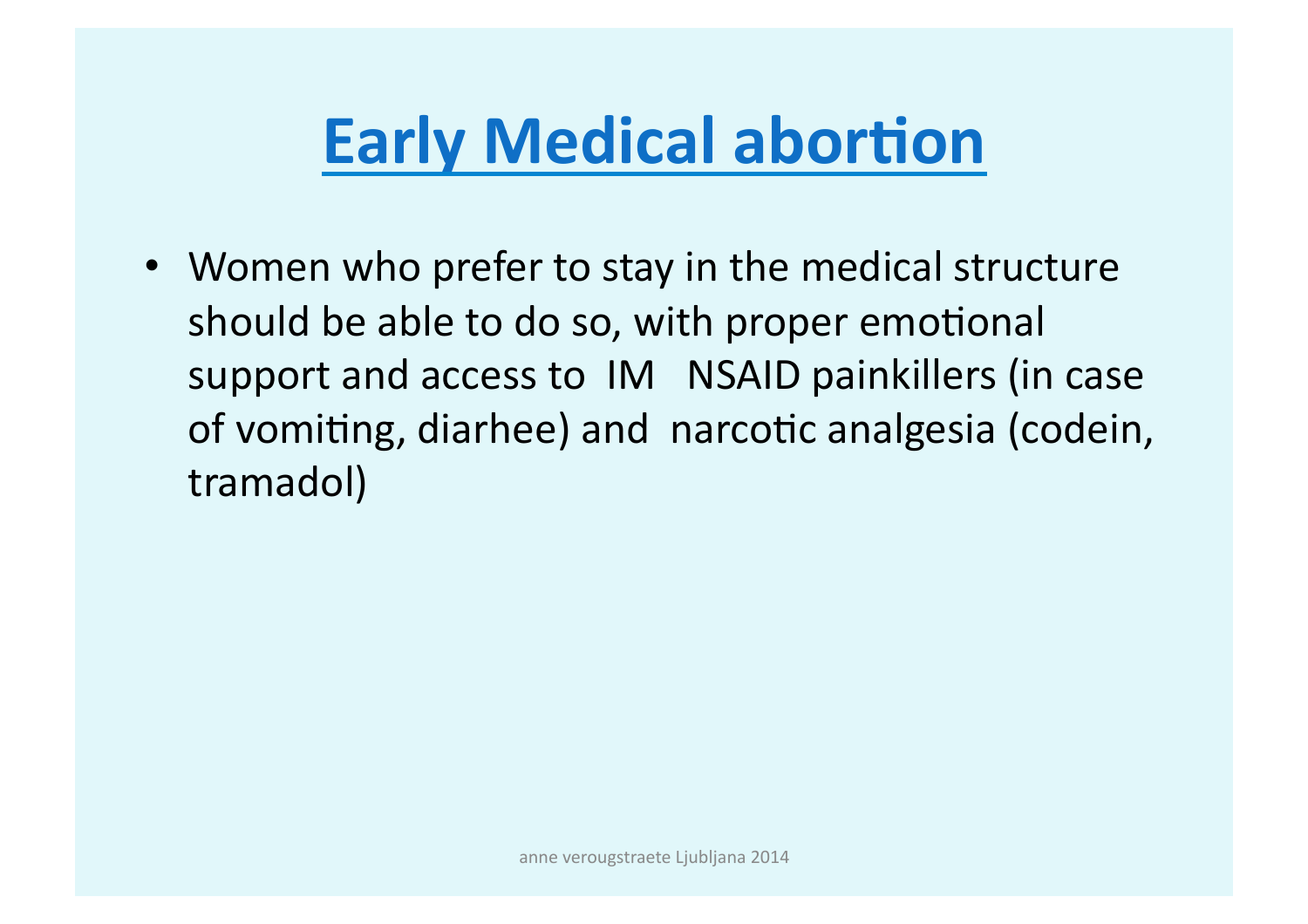### **Second trimester medical abortion**

- in hospital, epidural or rachi anaesthesia should be offered (start before administration of misoprostol)
- Of not available: NSAID and narcotic analgesia.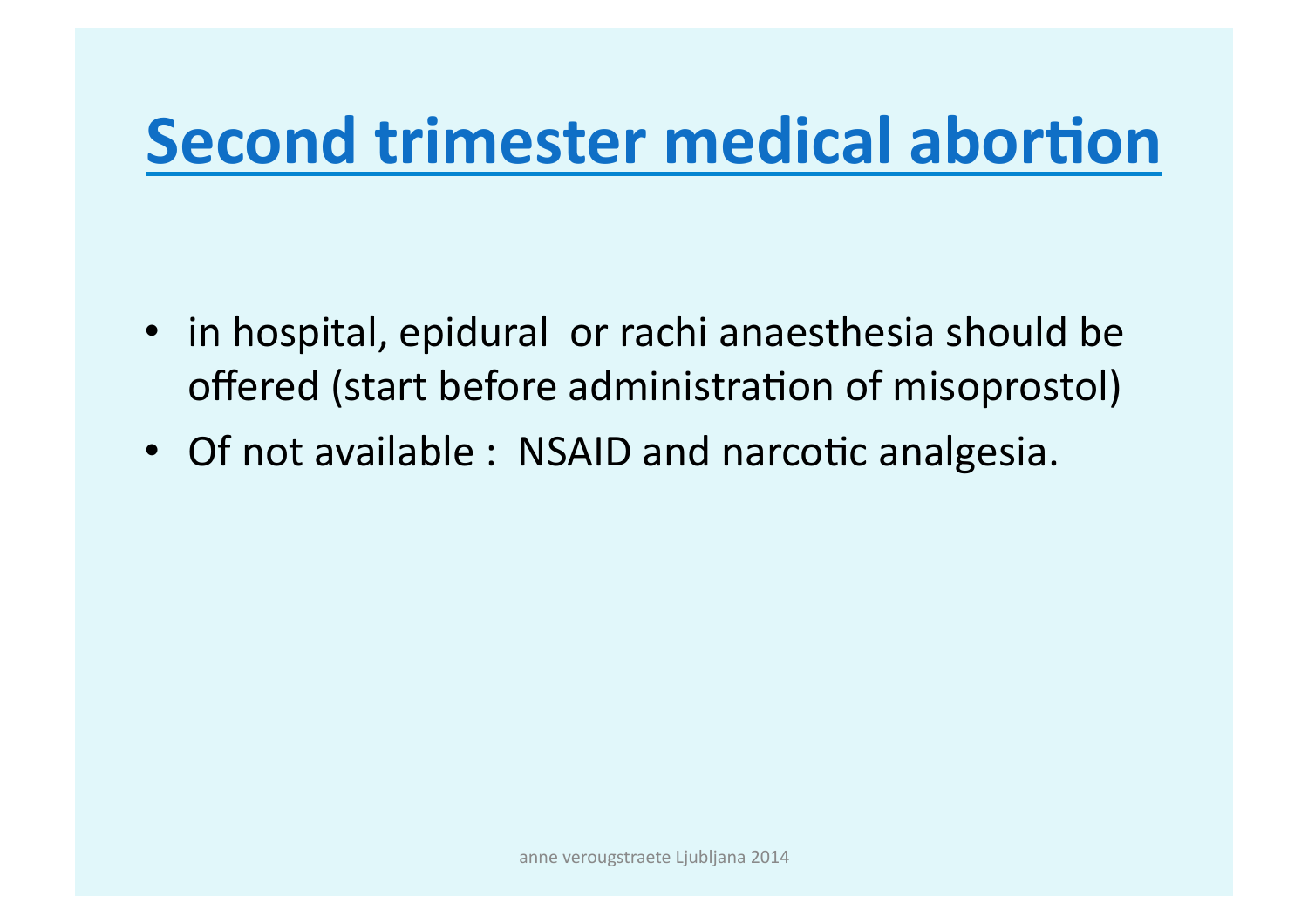### **Conclusion: surgical abortion**

- In Europe there are huge differences in the way surgical abortion is managed, and it is impossible that this reflects women's choice.
- Local anaesthesia is, medically speaking, safer than general anaesthesia.
- With a proper technique (priming of the cervix, local anaesthesia, oral painkillers) and a good accompaniment, it is acceptable by most women.
- Hypnosis, Doula's and Music can be of further help
- Do we have to fight to have more local anaesthesia?
- Or should we fight for the right of women to choose which anaesthesia they want for their abortion, and **make it available ? anne verougstraete Ljubljana** 2014